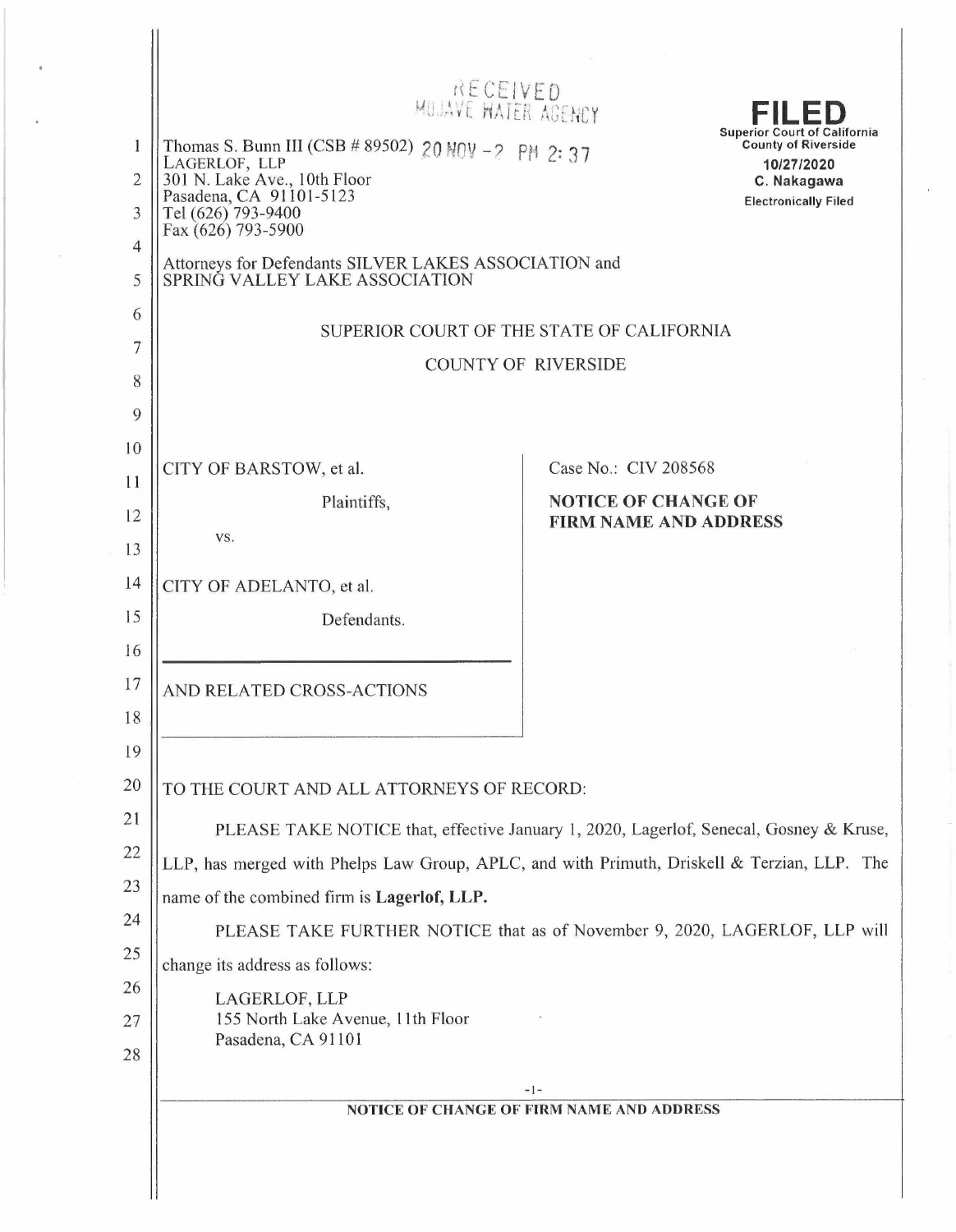| $\mathbf{1}$        | Telephone and fax numbers will remain the same.  |                                            |  |
|---------------------|--------------------------------------------------|--------------------------------------------|--|
| $\overline{2}$      | Dated: October 26, 2020                          | LAGERLOF, LLP                              |  |
| $\overline{3}$      |                                                  |                                            |  |
| $\overline{4}$<br>5 |                                                  | Flower d. Bunt                             |  |
| 6                   |                                                  | Attorneys for SILVER LAKES ASSOCIATION and |  |
| $\overline{7}$      |                                                  | SPRING VALLEY LAKE ASSOCIATION             |  |
| $8\,$               |                                                  |                                            |  |
| $\overline{9}$      |                                                  |                                            |  |
| 10                  |                                                  |                                            |  |
| 11                  |                                                  |                                            |  |
| 12                  |                                                  |                                            |  |
| 13                  |                                                  |                                            |  |
| 14                  |                                                  |                                            |  |
| 15                  |                                                  |                                            |  |
| 16                  |                                                  |                                            |  |
| 17                  |                                                  |                                            |  |
| 18                  |                                                  |                                            |  |
| 19                  |                                                  |                                            |  |
| $20\,$              |                                                  |                                            |  |
| 21                  |                                                  |                                            |  |
| $22\,$              |                                                  |                                            |  |
| 23<br>24            |                                                  |                                            |  |
| 25                  |                                                  |                                            |  |
| 26                  |                                                  |                                            |  |
| 27                  |                                                  |                                            |  |
| 28                  |                                                  |                                            |  |
|                     |                                                  | $-2-$                                      |  |
|                     | <b>NOTICE OF CHANGE OF FIRM NAME AND ADDRESS</b> |                                            |  |
|                     |                                                  |                                            |  |

 $\sim 10$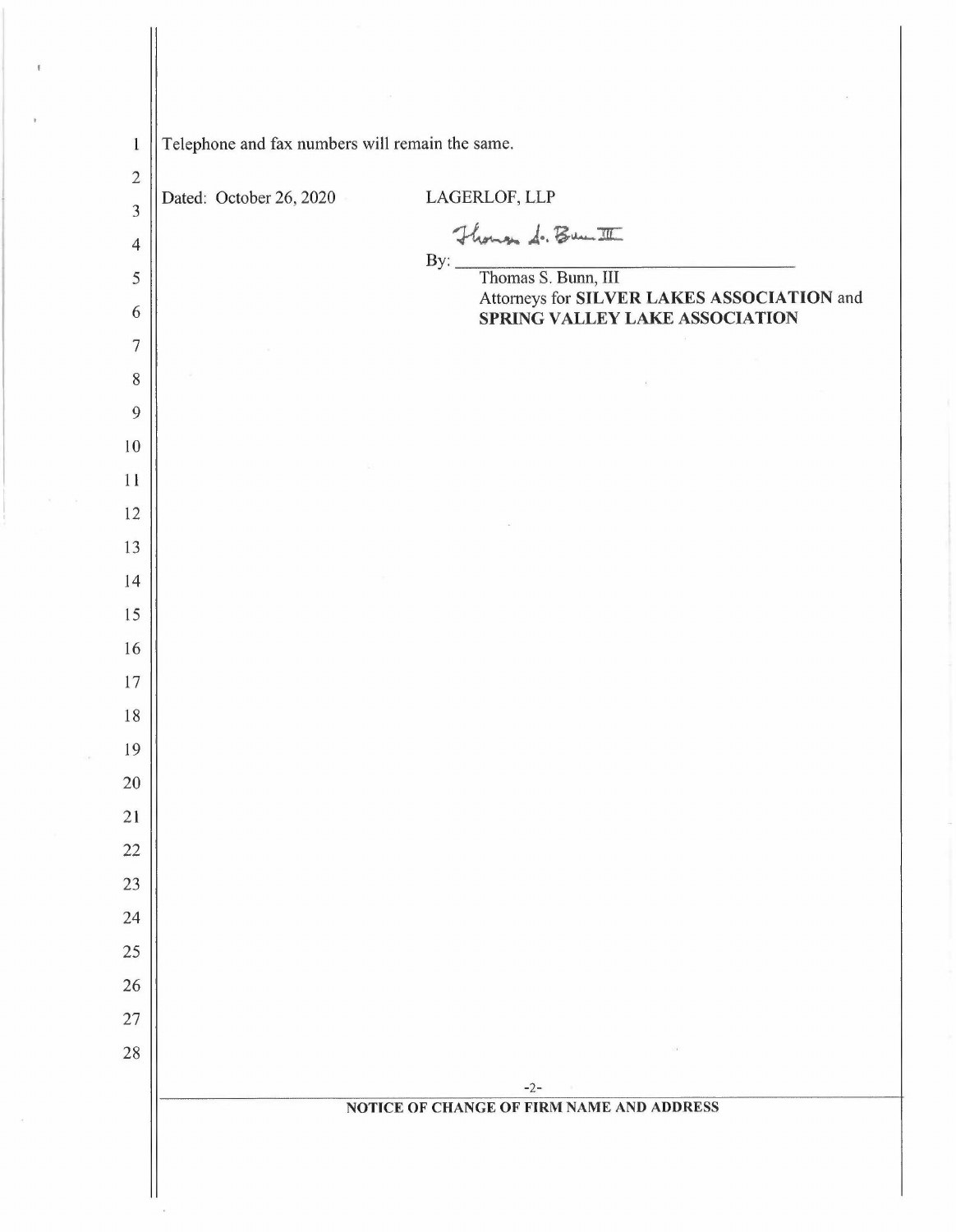## **PROOF OF SERVICE**

## **STATE OF CALIFORNIA } COUNTY OF SAN BERNARDINO}**

I am employed in the County of the San Bernardino, State of California. I am over the age of 18 and not a party to the within action; my business address is 13846 Conference Center Drive, Apple Valley, California 92307.

On November 2, 2020, the document(s) described below were served pursuant to the Mojave Basin Area Watermaster's Rules and Regulations paragraph 8.B.2 which provides for service by electronic mail upon election by the Party or paragraph 10.D, which provides that Watermaster shall mail a postcard describing each document being served, to each Party or its designee according to the official service list, a copy of which is attached hereto, and which shall be maintained by the Mojave Basin Area Watermaster pursuant to Paragraph 37 of the Judgment. Served documents will be posted to and maintained on the Mojave Water Agency's internet website for printing and/or download by Parties wishing to do so.

Document(s) filed with the court and served herein are described as follows:

## **NOTICE OF CHANGE OF FIRM NAME AND ADDRESS**

 X (STATE) I declare under penalty of perjury under the laws of the State of California that the above is true and correct.

Executed on November 2, 2020 at Apple Valley, California.

 $V.$  Niegenstein

Valerie Wiegenstein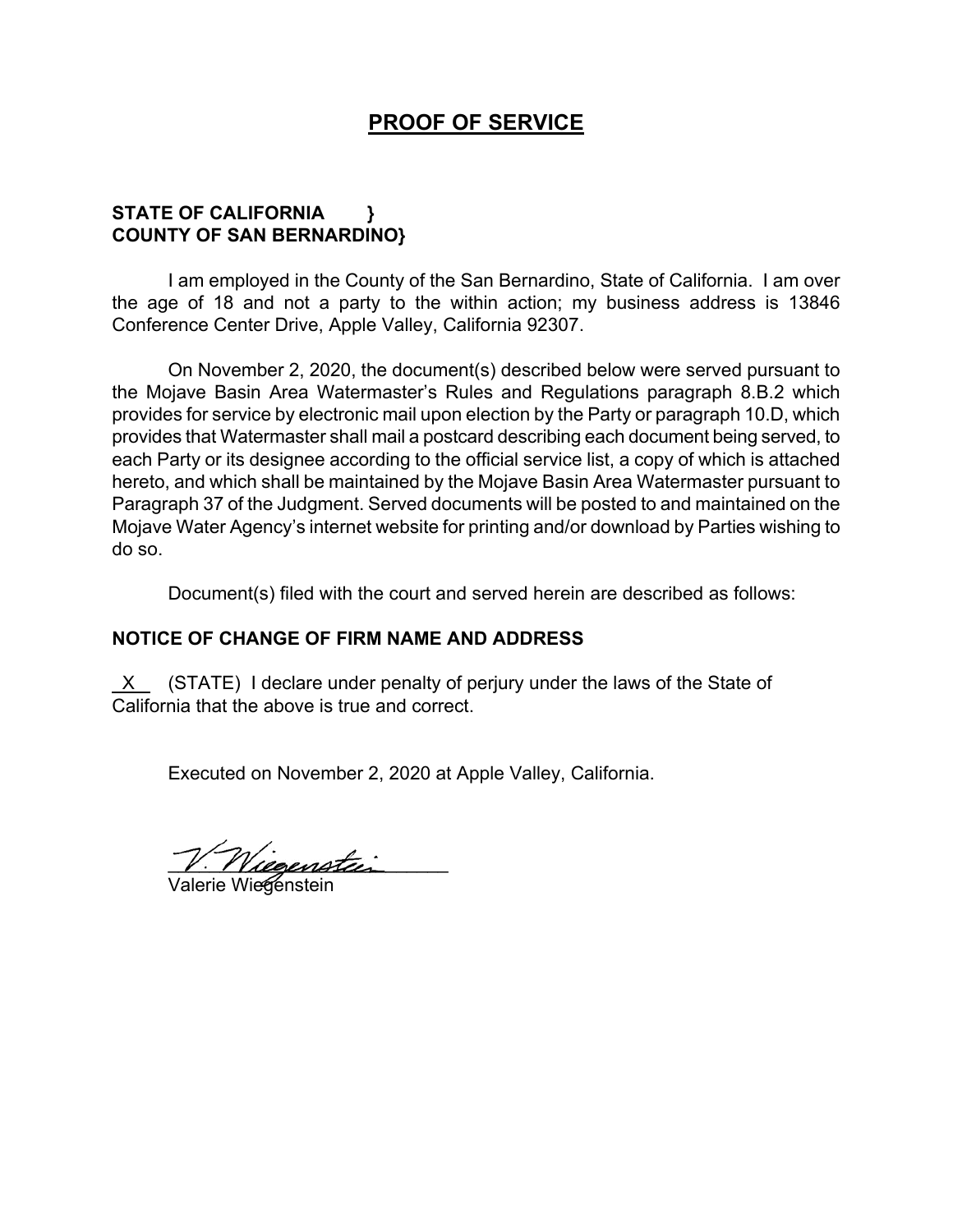35250 Yermo, LLC 11273 Palms Blvd., Ste. D. Los Angeles, CA 90066-2122 Attn: Roberto Munoz

Ades, John and Devon (via email) (adesdevon@gmail.com)

Ahn Revocable Living Trust (via email) P. O. Box 45 Apple Valley, CA 92307-0001 Attn: Chun Soo and Wha Ja Ahn<br>(chunsooahn@naver.com)

Ahn, Chun Soo and Wha Ja (via email) P. O. Box 45 Apple Valley, CA 92307-0001 Attn: Chun Soo Ahn (chunsooahn@naver.com) Ake, Charles J. and Marjorie M.

American States Water Company 1920 W. Corporate Way Anaheim, CA 92801-5373 Attn: Ana Chavez **Anderson, Ross C.** and Betty J.

Apple Valley Heights County Water District P. O. Box 938 Apple Valley, CA 92308-0938 Attn: Matthew Patterson

Apple Valley, Town Of 14955 Dale Evans Parkway Apple Valley, CA 92307-3061 Attn: Tina Kuhns

Atchison, Topeka, Santa Fe Railway Company (via email) 2301 Lou Menk Dr. GOB-3W Fort Worth, TX 76131-2825 Attn: Blaine Bilderback

Bailey 2007 Living Revocable Trust, Sheré R. (via email) 10428 National Blvd Los Angeles, CA 90034-4664 Attn: Sheré R. Bailey<br>(LegalPeopleService@gmail.com)

Bar-Len Mutual Water Company (via email) P. O. Box 77 Barstow, CA 92312-0077 Attn: Casey Slusser (barlenwater@hotmail.com; casey.slusser@gmail.com)

Abshire, David V. P. O. Box # 2059 Lucerne Valley, CA 92356-2059 Attn: John McCallum

Aerochem, Inc. (via email) 4001 El Mirage Rd. El Mirage, CA 92301-9489 Attn: Kent T. Christensen (Kchristensen@ducommun.com)

Ahn Revocable Trust (via email) 29775 Hunter Road Murrieta, CA 92563-6710 Attn: Simon Ahn (ssahn58@gmail.com)

2301 Muriel Drive, Apt. 67 Barstow, CA 92311-6757

13853 Oakmont Dr. Victorville, CA 92395-4832

Apple Valley Unified School District 12555 Navajo Road Apple Valley, CA 92308-7256 Attn: Mathew Schulenberg

Aqua Capital Management, LP (via email) 7914 W. Dodge Rd., Ste. 482 Omaha, NE 68114-3417 Attn: David L. Penrice (dpenrice@acmwater.com)

(Blaine.Bilderback@bnsf.com) Atchison, Topeka, Santa Fe Railway Company 2301 Lou Menk Drive, GOB-3W Fort Worth, TX 76131-2825 Attn: Blaine Bilderback Avila, Angel and Evalia

> Bar H Mutual Water Company (via email) P. O. Box 844 Lucerne Valley, CA 92356-0844 Attn: Daniel Shaw (barhwater@gmail.com) Barber, James B.

Baron, Susan and Palmer, Curtis 141 Road 2390 Aztec, NM 87410-9322 Attn: Curtis Palmer

Adelanto, City Of 11600 Air Expressway Adelanto, CA 92301-1914 Attn: Daniel Best

Agcon, Inc. (via email) 17671 Bear Valley Road Hesperia, CA 92345-4902 Attn: Lori Clifton (lclifton@robarenterprises.com)

Ahn, Chun Soo and David (via email) 19130 San Jacinto Way Apple Valley, CA 92308-6748 Attn: David Ahn (davidahnmd@gmail.com, chunsooahn@naver.com)

America United Development, LLC (via email) 19625 Shelyn Drive Rowland Heights, CA 91748-3246 Attn: Paul Tsai (paul@ezzlife.com)

Apple Valley Foothill County Water District (via email) 22545 Del Oro Road Apple Valley, CA 92308-8206 Attn: Daniel B. Smith (avfcwd@hotmail.com)

Apple Valley View Mutual Water Company P. O. Box 3680 Apple Valley, CA 92307-0072 Attn: Emely and Joe Saltmeris

Archibek, Eric 41717 Silver Valley Road Newberry Springs, CA 92365-9517

1523 S. Visalia Compton, CA 90220-3946

43774 Cottonwood Road Newberry Springs, CA 92365

Barstow, City of (via email) 220 East Mountain View Street -Suite A Barstow, CA 92311 Attn: Jennifer Riley (hriley@barstowca.org)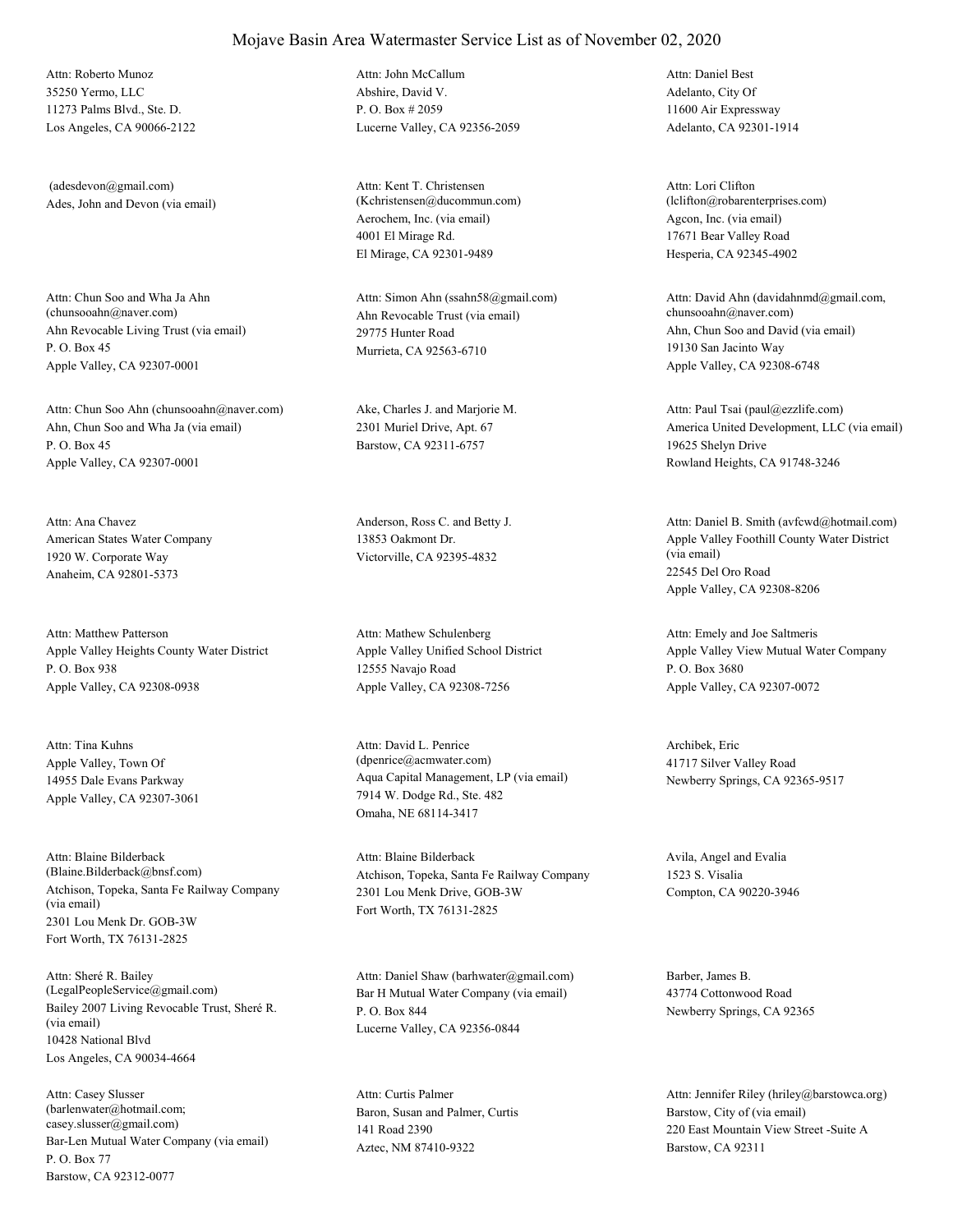Bass Trust, Newton T. 14924 Chamber Lane Apple Valley, CA 92307-4912 Attn: Barbara Davison

Beinschroth, Andy Eric 6719 Deep Creek Road Apple Valley, CA 92308-8711

Borja, Leonil T. and Tital L. 20784 Iris Canyon Road Riverside, CA 92508-

Brommer Family Trust 1604 N. Laurel Ave Upland, CA 91784-1920 Attn: Marvin and Carroll Brommer

Bruneau, Karen 19575 Bear Valley Rd. Apple Valley, CA 92308-5104

Budget Finance Company 1849 Sawtelle Blvd., Ste. 700 Los Angeles, CA 90025-7012 Attn: Noah Furie Bunnell, Dick

Calico Lakes Homeowners Association (via email) 11860 Pierce Street, Suite 100 Riverside, CA 92505-5178 Attn: Shanna Ghale (shanna.ghale@associa.us)

CalPortland Company - Agriculture (via email) 19409 National Trails Hwy Oro Grande, CA 92368-9705 Attn: Jessica Gammett (jgammett@calportland.com)

Campbell, M. A. and Dianne 12526 Donegal Way Houston, TX 77047-2810

Bastianon Revocable Trust 9484 Iroquois Rd. Apple Valley, CA 92308-9151 Attn: Remo E. Bastianon

Bell, Charles H. Trust dated March 7, 2014 (via email) P. O. Box 193 Lucerne Valley, CA 92356-0193 Attn: Chuck Bell (chuckb@sisp.net) Best, Byron L.

Box, Geary S. and Laura P. O. Box 402564 Hesperia, CA 92340-2564

Brown, Bobby G. and Valeria R. 26776 Vista Road Helendale, CA 92342-9789 Attn: Paul Johnson Brown, Jennifer

Bryant, Ian (via email) 15434 Sequoia Avenue - Office Hesperia, CA 92345-1667 (irim@aol.com)

8589 Volga River Circle Fountain Valley, CA 92708-5536

California Department Of Transportation (via email) 464 W. 4th Street San Bernardino, CA 92401-1407 Attn: Michael P. Naze (michael.naze@dot.ca.gov) CalMat Company

CalPortland Company - Oro Grande Plant (via email) 19409 National Trails Hwy Oro Grande, CA 92368-9705 Attn: Jessica Gammett (jgammett@calportland.com) Camanga, Tony and Marietta

Carlton, Susan P.O. Box 193 Yermo, CA 92398-0193 Beinschroth Family Trust (via email) 18794 Sentenac Apple Valley, CA 92307-5342 Attn: Mike Beinschroth (Beinschroth@gmail.com)

21461 Camino Trebol Lake Forest, CA 92630-2011

Bracht, William F. and Alexander, Alicia M. 12439 Addison Street N. Hollywood, CA 91607 Attn: Alicia Alexander

10001 Choiceana Ave. Hesperia, CA 92345

Bubier, Diane Gail (via email) 46263 Bedford Rd. Newberry Springs, CA 92365-9819 (bubierbear@msn.com)

Bush, Kevin (via email) 7768 Sterling Ave. San Bernardino, CA 92410-4741 (kjbco@yahoo.com)

405 N. Indian Hill Blvd. Claremont, CA 91711-4614 Attn: Robert W. Bowcock

48924 Bedford Rd. Newberry Springs, CA 92365 Attn: Tony Camanga

Casa Colina Foundation P.O. Box 1760 Lucerne Valley, CA 92356 Attn: Kevin Mangold

### Mojave Basin Area Watermaster Service List as of November 02, 2020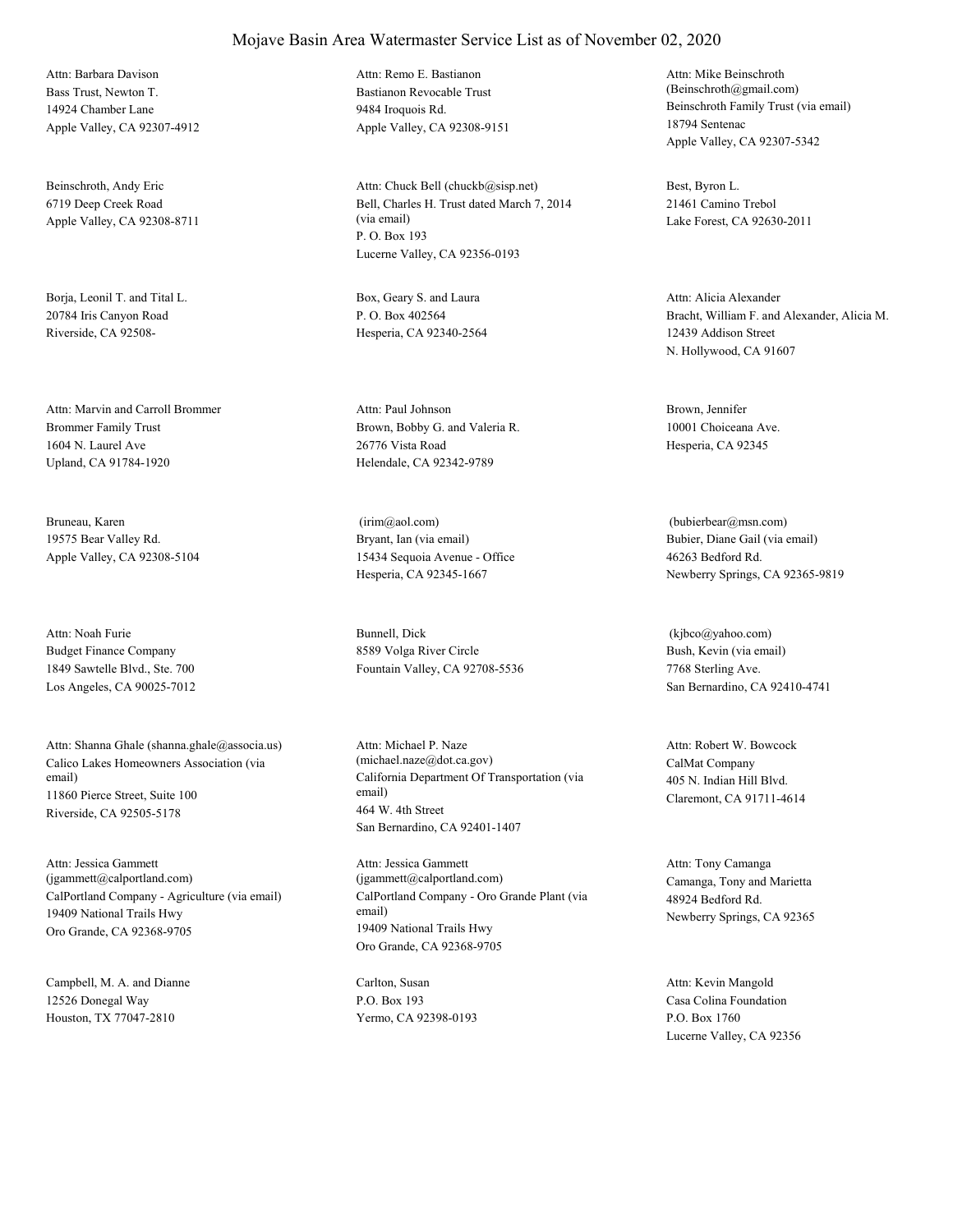CDFW - Camp Cady (via email) 4775 Bird Farm Road Chino Hills, CA 91709-3175 Attn: Danielle Stewart (danielle.stewart@wildlife.ca.gov; Richard.Kim@wildlife.ca.gov; Alisa.Ellsworth@wildlife.ca.gov)

Cemex, Inc. (via email) 16888 North E. Street Victorville, CA 92394-2999 Attn: Alejandra Silva (alejandrav.silva@cemex.com) Center Water Company

Chamisal Mutual Water Company 1442 El Mirage Road El Mirage, CA 92301-9500 Attn: Mary M Ross

Chong, Joan (via email) 35000 Indian Trail Helendale, CA 92342-9782 (joancksp@hotmail.com) Christison, Joel

Clark, Arthur P. O. Box 4513 Blue Jay, CA 92317-4513

Conner, William H. 11535 Mint Canyon Rd. Agua Dulce, CA 91390-4577

Cross, Francis and Beverly 156 W 100 N Jerome, ID 83385-5256

Crystal Lakes Property Owners Association P. O. Box 351 Yermo, CA 92398 Attn: Alessia Morris

Daggett Ranch, LLC P. O. Box 112 Daggett, CA 92327-0112 Attn: Steve and Dana Rivett CDFW - Mojave Narrows Regional Park 222 W. Hospitality Lane, 2nd Floor - SDW San Bernardino, CA 92415-0450 Attn: Jared Beyeler

P. O. Box 616 Lucerne Valley, CA 92356-0616 Attn: Mary Tarrab

Cheyenne Lake, Inc. (via email) 44658 Valley Center Rd Newberry Springs, CA 92365- Attn: Carl Pugh (cpugh3@aol.com) Choi, Yong Il and Joung Ae

P. O. Box 2635 Big River, CA 92242-2635

Clark, Gary and Beth A. 5641 Jensen Ranch Road Riverside, CA 92509-6579 Attn: Erik Archibek

Contratto, Ersula 21814 Hinkley Road Barstow, CA 92311

Cross, Sharon I. P. O. Box 922 Lucerne Valley, CA 92356

DaCosta, Dean Edward (via email) 32307 Foothill Road Lucerne Valley, CA 92356-8526 (dacostadean@gmail.com)

Dahlquist, George R. (via email) 8535 Vine Valley Drive Sun Valley, CA 91352- (ron@sc-studios.com; ron@dadcopowerandlights.com) CDFW - Mojave River Fish Hatchery (via email) 12550 Jacaranda Avenue Victorville, CA 92395-5183 Attn: Paco Cabral (paco.cabral@wildlife.ca.gov; rebecca.jones@wildlife.ca.gov)

Chafa, Larry R. and Delinda C. P. O. Box 796 Ronan, MT 59864-0796 Attn: Allene Rozell Cherie Krack

34424 Mountain View Road Hinkley, CA 92347-9412

Chung, et al. 11446 Midway Ave. Lucerne Valley, CA 92356-8792 Attn: Hwa-Yong Chung

Club View Partners 9903 Santa Monica Blvd., PMB #541 Beverly Hills, CA 90212-1671 Attn: Manoucher Sarbaz

Corbridge, Linda S. 8743 Vivero St Rancho Cucamonga, CA 91730- Attn: George Starke

Crown Cambria, LLC (via email) 9860 Gidley St. El Monte, CA 91731-1110 Attn: Jay Hooper (jayho123@gmail.com)

Daggett Community Services District (via email) P. O. Box 308 Daggett, CA 92327-0308 Attn: Crystal Romero (daggettcsd@outlook.com; daggettwater427@gmail.com)

Darr, James S. 40716 Highway 395 Boron, CA 93516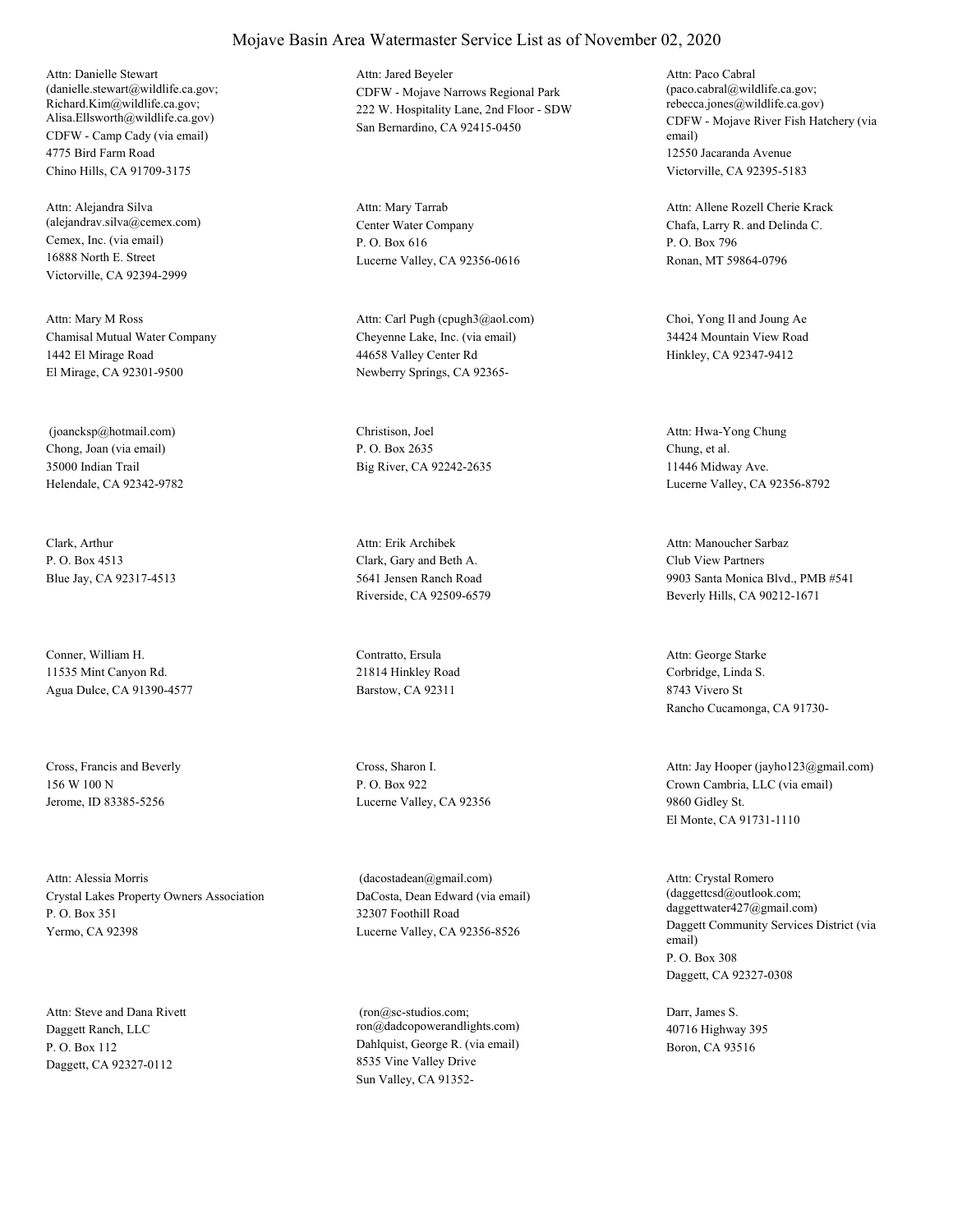De Jong Family Trust 46561 Fairview Road Newberry Springs, CA 92365-9230 Attn: Alan L. De Jong

Desert Springs Mutual Water Company P. O. Box 396 Lucerne Valley, CA 92356-0396 Attn: Denise Courtney

Donaldson, Jerry and Beverly 16736 B Road Delta, CO 81416-8501

Dowell, Leonard 345 E Carson St. Carson, CA 90745-2709

Eygnor, Robert E. 23032 Bryman Road

Fernandez, Arturo (via email) 1001 French Street, Apt. 2 Santa Ana, CA 92701-3769 (afc30@yahoo.com) Ferro, Dennis and Norma

First CPA LLC (via email) 11683 Forest Grove El Monte, CA 91732-2221 Attn: Alex and Jerrica Liu (alexliu1950@gmail.com;

Foothill Estates MHP, LLC (via email) 9454 Wilshire Blvd., Ste. 920 Beverly Hills, CA 90212-2925 Attn: Camille Yusufov (Allen@skylinecompany.com) Frates, D. Cole (via email)

Friend, Joseph and Deborah P. O. Box 253 Barstow, CA 92312-0253 Attn: Deborah A. Friend

Gabrych, Eugene 2006 Old Highway 395 Fallbrook, CA 92028-8816 Dennison, Quentin D. - Clegg, Frizell and Joke 44579 Temescal Street Newberry Springs, CA 92365 Attn: Randy Wagner

DLW Revocable Trust 13830 Choco Rd. Apple Valley, CA 92307-5525 Attn: Debby Wyatt

Dora Land, Inc. P. O. Box 1405 Apple Valley, CA 92307-0026 Attn: Jeffery Lidman

Evenson, Edwin H. and Joycelaine C. P. O. Box 66 Oro Grande, CA 92368-0066 Evert Family Trust (via email)

Oro Grande, CA 92368-9642 Federal Bureau of Prisons, Victorville (via email) P. O. Box 5400 Adelanto, CA 92301-5400 Attn: David Dittenmore (d2dittemore@bop.gov)

> 1311 1st Ave. N Jacksonville Beach, FL 32250-3512

alexroseanneliu@yahoo.com) Fischer Revocable Living Trust (via email) 1372 West 26th St. San Bernardino, CA 92405-3029 Attn: Carl Fischer (carlsfischer@hotmail.com; fischer@fischercompanies.com) Fisher Trust, Jerome R.

> 113 S La Brea Ave., 3rd Floor Los Angeles, CA 90036-2998 (cfrates@renewablegroup.com)

Fundamental Christian Endeavors, Inc. (via email) 49191 Cherokee Road Newberry Springs, CA 92365 Attn: Mark Asay (bettybrock@ironwood.org; waltbrock@ironwood.org)

Gabrych, Eugene 34650 Minneola Rd Newberry Springs, CA 92365Desert Dawn Mutual Water Company P. O. Box 392 Lucerne Valley, CA 92356-0392 Attn: Marie McDaniel

Dolch Living Trust Robert and Judith 15760 Stoddard Wells Road Victorville, CA 92395-2846 Attn: Larry Warren

Dorrance, David W. and Tamela L. 2027 Valleria Court Sugar Land, TX 77479- Attn: David Dorrance

19201 Parker Circle Villa Park, CA 92861-1302 Attn: Stephanie L. Evert (severt2166@aol.com)

Fejfar, Monica Kay 34080 Ord Street Newberry Springs, CA 92365-9791

Finch, Jenifer (via email) 9797 Lewis Lane Apple Valley, CA 92308-8357 (ropingmom3@yahoo.com)

7603 Hazeltine Van Nuys, CA 91405 Attn: Paul Johnson

Frazier, et al. 8707 Deep Creek Rd Apple Valley, CA 92308- Attn: Martin Frazier

Gabrych, Eugene 2006 Old Highway 395 Fallbrook, CA 92028

Attn: Mitch Hammack Gaeta, Miguel and Maria 9366 Joshua Avenue Lucerne Valley, CA 92356-8273

#### Mojave Basin Area Watermaster Service List as of November 02, 2020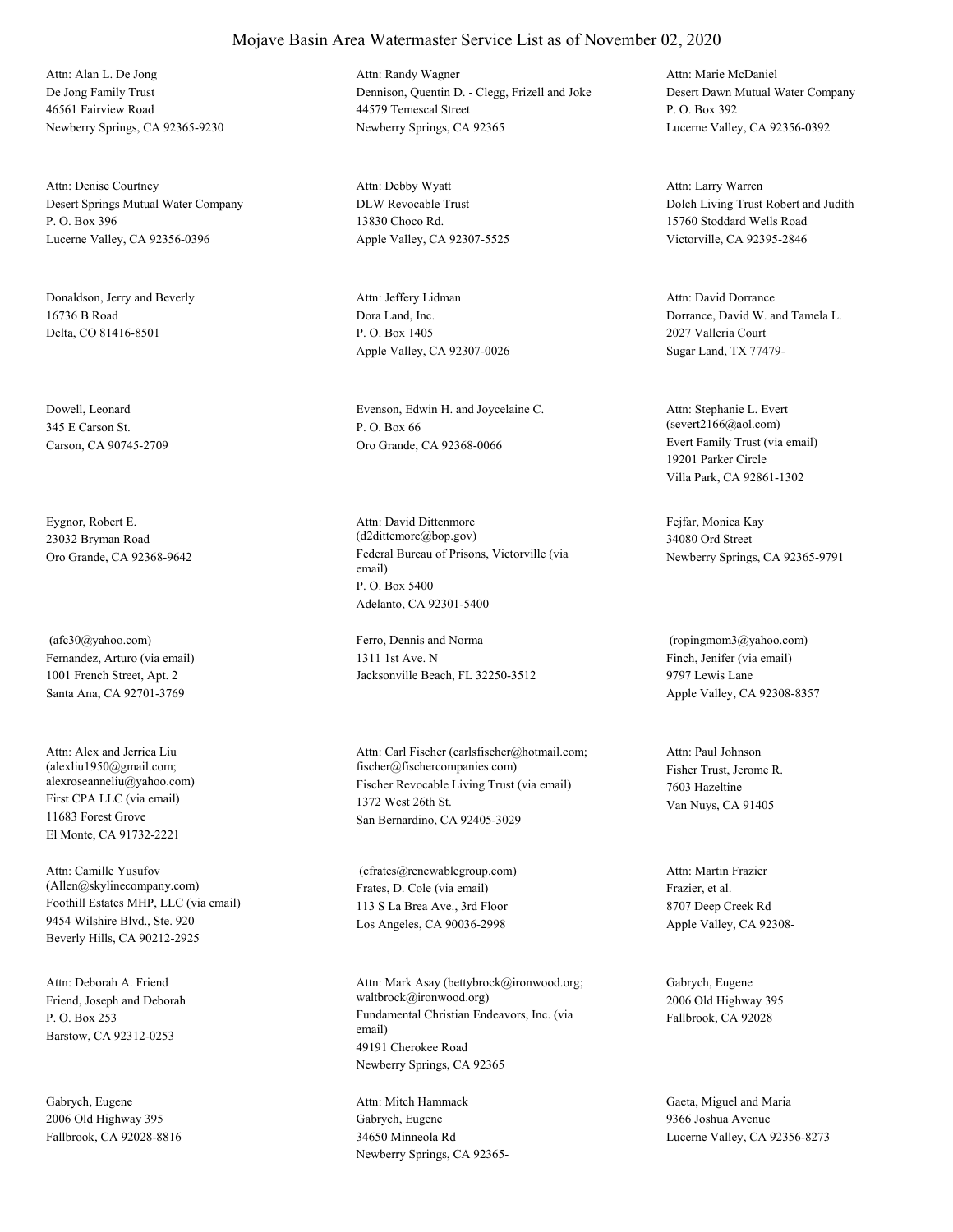Gaeta, Trinidad 10551 Dallas Avenue Lucerne Valley, CA 92356 Attn: Jay Storer

Gardena Mission Church, Inc. P. O. Box 304 Lucerne Valley, CA 92356-0304 Attn: Sang Hwal Kim Garg, Om P.

GenOn California South, LP (via email) P. O. Box 337 Daggett, CA 92327-0337 Attn: Jeffrey Edwards (jeffrey.edwards@genon.com)

Gray, George F. and Betty E. 975 Bryant Calimesa, CA 92320-1301

Gubler, Hans P. O. Box 3100

Haas, Bryan C. and Hinkle, Mary H. (via email) 14730 Tigertail Road Apple Valley, CA 92307- Attn: Bryan C. Haas and Mary H. Hinkle (resrvc4you@aol.com)

Hamilton Family Trust 19945 Round Up Way Apple Valley, CA 92308-8338 Attn: Doug and Cheryl Hamilton

Hanson Aggregates WRP, Inc. (via email) P. O. Box 1115 Corona, CA 92878-1115 Attn: Matt Wood (Matt.Wood@Hanson.com)

Harper Lake Company VIII (via email) 43880 Harper Lake Road Hinkley, CA 92347 Attn: Neal Davies (NDavies@terra-gen.com) Harter, Joe and Sue

Haskins, James J. 11352 Hesperia Road, #2 Hesperia, CA 92345-2165 Gaines Family Trust, Jack and Mary (via email) 8225 Marina Pacifica Drive N. Long Beach, CA 90803-7006 Attn: Bruce Gaines (bgaines4@verizon.net) Garcia, Daniel

178 Follyhatch Irvine, CA 92618-1050

Golden State Water Company (via email) 1920 W. Corporate Way Anaheim, CA 92801-5373 Attn: Nereida Gonzalez (ana.chavez@gswater.com, Nereida.Gonzalez@gswater.com)

Green Acres Estates P. O. Box 29 Apple Valley, CA 92307-0001 Attn: Brian E. Bolin

Landers, CA 92285 Gulbranson, Merlin (via email) 511 Minnesota Ave W Gilbert, MN 55741- Attn: Tamara J Skoglund (TamaraMcKenzie@aol.com)

> Haas, Bryan C. and Hinkle, Mary H. (via email) 14730 Tigertail Road Apple Valley, CA 92307-5249 Attn: Bryan C. Haas and Mary H. Hinkle (resrvc4you@aol.com) Hackbarth, Edward E. (via email)

Handrinos, Nicole A. 1140 Parkdale Rd. Adelanto, CA 92301-9308 Attn: William Handrinos

Hareson, Nicholas and Mary 1737 Anza Avenue Vista, CA 92084-3236 Attn: Mary Jane Hareson

10902 Swan Lake Road Klamath Falls, OR 97603-9676

Hass, Pauline L. P. O. Box 273 Newberry Springs, CA 923659773 Summerhill Rd. Alta Loma, CA 91737-1668

Gayjikian, Samuel and Hazel 12019 Kalnor Ave Norwalk, CA 90650- Attn: Brent Peterson

Gordon Acres Water Company P. O. Box 1035 Lucerne Valley, CA 92356-1035 Attn: Denise Johnson

Grill, Nicholas P. and Millie D. (via email) P. O. Box 306 Hinkley, CA 92347-0306 Attn: Nick Grill (terawatt@juno.com)

Gutierrez, Jose and Gloria 24116 Santa Fe Hinkley, CA 92347

293 Winfield Circle Corona, CA 92880-6943 (hackbarthco@sbcglobal.net)

Hanify, Michael D., dba - White Bear Ranch PO BOX 1021 Yermo, CA 92398-1021 Attn: Donald F. Hanify

Harmsen Family Trust (via email) 23920 Community Blvd. Hinkley, CA 92347-9721 Attn: Kenny Harmsen (harmsencow@aol.com)

Harvey, Lisa M. (via email) P. O. Box 1187 Lucerne Valley, CA 92356- (harveyl.92356@gmail.com)

Hawkins, James B. (via email) 7439 Craner Ave Sun Valley, CA 91352-4858 (DeliaHawkins@yahoo.com)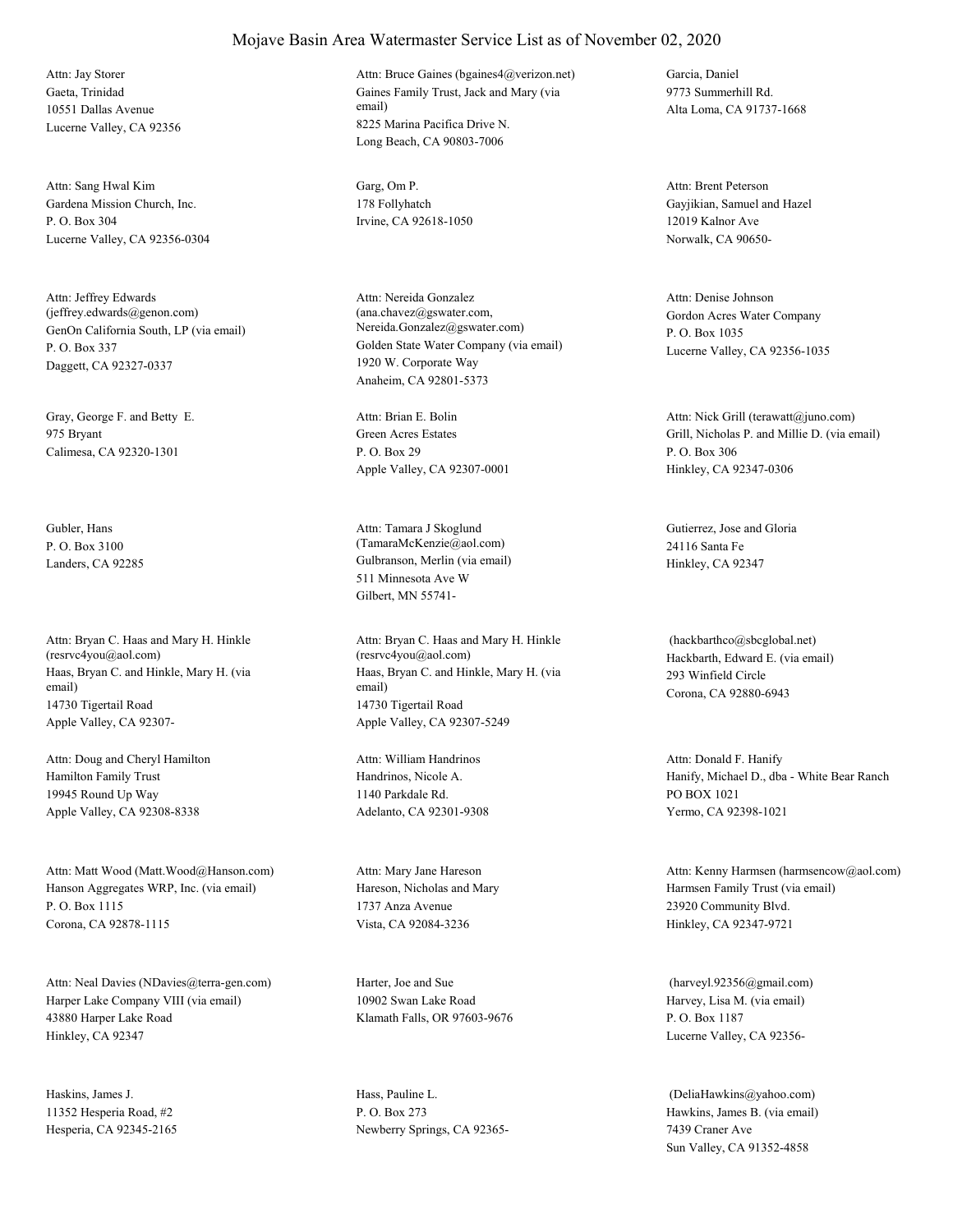Helendale Community Services District (via email) P. O. Box 359 Helendale, CA 92342-0359 Attn: Craig Carlson (kcox@helendalecsd.org; ccarlson@helendalecsd.org) Helendale School District

Hensley, Mark P. 35523 Mountain View Rd Hinkley, CA 92347-9613

Hesperia Venture I, LLC (via email) 10 Western Road Wheatland, WY 82201-8936 Attn: Janie Martines (janiemartines@gmail.com)

Hettinga Revocable Trust (via email) 14651 South Grove Ave. Ontario, CA 91762-7704 Attn: Patricia Mohr (ghd123@earthlink.net)

High Desert Associates, Inc. 405 North Indian Hill Blvd. Claremont, CA 91711-4614 Attn: Robert W. Bowcock

Hill Family Trust and Hill's Ranch, Inc. (via email) 84 Dewey Street Ashland, OR 97520- Attn: Katherine Hill (Khill9@comcast.net)

Hollister, Robert H. and Ruth M. P. O. Box 2 Newberry Springs, CA 92365-0002 Attn: Joan Rohrer

Holy Heavenly Lake, LLC 1261 S. Lincoln Ave. Monterey Park, CA 91755-5017 Attn: Katherine K Hsu

Horton, John 47716 Fairview Road Newberry Springs, CA 92365-9258 Attn: Gretchen Horton

Hubbard, Ester and Mizuno, Arlean 47722 Kiloran St. Newberry Springs, CA 92365-9529 Attn: Ester Hubbard

P. O. Box 249 Helendale, CA 92342-0249 Attn: Deanna Dibble

Hert, Scott P. O. Box 590

Hesperia Water District (via email) 9700 7th Avenue Hesperia, CA 92345-3493 Attn: Jeremy McDonald (jmcdonald@cityofhesperia.us)

Hi Desert Mutual Water Company 23667 Gazana Street Barstow, CA 92311 Attn: Ed Knauff

Hi-Grade Materials Company (via email) 17671 Bear Valley Road Hesperia, CA 92345-4902 Attn: Lori Clifton (lclifton@robarenterprises.com) Hilarides 1998 Revocable Family Trust

Hitchin Lucerne, Inc. P. O. Box 749 Lucerne Valley, CA 92356-0749

Holway Jeffrey R and Patricia Gage (via email) 1401 Wewatta St. #1105 Denver, CO 80202-1348 Attn: Jeffrey R Holway and Patricia Gage (patricia.gage@yahoo.com)

Hong, Paul B. and May P. O. Box #1432 Covina, CA 91722-0432 Attn: Paul Hong

Horton's Children's Trust 47716 Fairview Road Newberry Springs, CA 92365-9258 Attn: Gretchen Horton

Huerta, Hector P. O. Box 2190 Temecula, CA 92593-2190 Attn: John Driscoll

Hendley, Rick and Barbara P. O. Box 144 Yermo, CA 92398-0144 Attn: Jim Martin

Lucerne Valley, CA 92356-0590 Hesperia - Golf Course, City of (via email) 9700 Seventh Avenue Hesperia, CA 92345-3493 Attn: Jeremy McDonald (jmcdonald@cityofhesperia.us)

> Hesperia, City of (via email) 9700 Seventh Avenue Hesperia, CA 92345-3493 Attn: Jeremy McDonald (tsouza@cityofhesperia.us)

Hiett, Harry L. (via email) P. O. Box 272 Daggett, CA 92327-0272 (leehiett@hotmail.com)

37404 Harvard Road Newberry Springs, CA 92365 Attn: Frank Hilarides

Attn: Mary Thomas Ho, Ting-Seng and Ah-Git P.O. Box 20001 Bakersfield, CA 93390-0001

> Holway, Jeffrey R 1401 Wewatta St. #1105 Denver, CO 80202-1348

Hood Family Trust 2142 W Paseo Del Mar San Pedro, CA 90732-4557 Attn: Sandra D. Hood

Howard, et al. P. O. Box 5528 Mt. Carmel, UT 84755-5528 Attn: Norman A. Howard

Hunt, Connie (via email) 39392 Burnside Loop Astoria, OR 97103-8248 (hunt5089@outlook.com)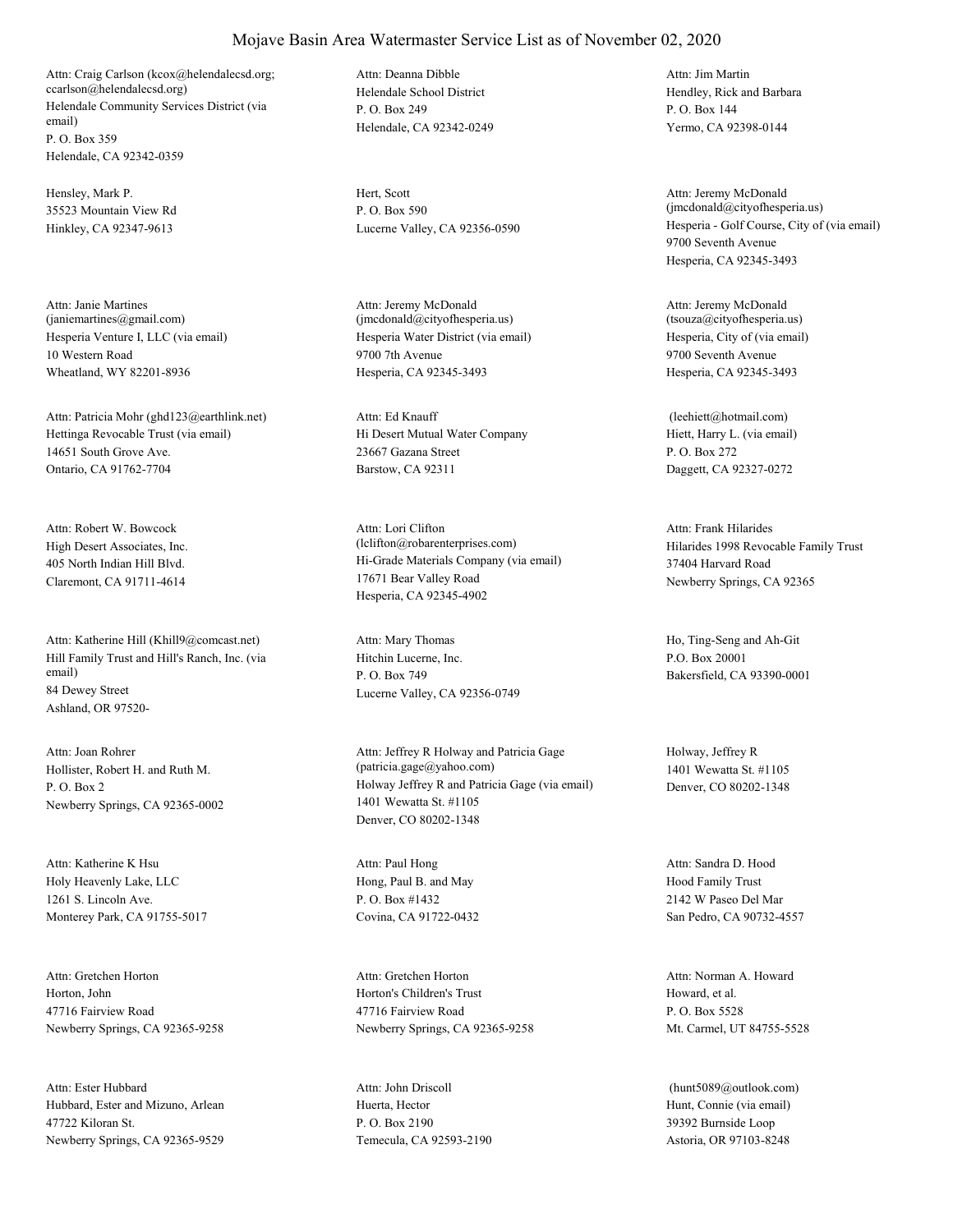Hunt, Ralph M. and Lillian F. P. O. Box 603 Yermo, CA 92398-0603 Attn: Ralph Hunt

Irvin, Bertrand W. P. O. Box 467 Newberry Springs, CA 92365-0467

Jackson, Ray Revocable Trust No. 45801 P.O. Box 8250 Redlands, CA 92375-1450 Attn: Lawrence Dean

Johnson, Carlean 8626 Deep Creek Road Apple Valley, CA 92308

Jones Trust dated March 16, 2002 (via email) 35300 Old Woman Springs Road Lucerne Valley, CA 92356-7706 Attn: Magdalena Jones (mygoldenbiz9@gmail.com)

Jubilee Mutual Water Company P. O. Box 1016 Lucerne Valley, CA 92356 Attn: Ray Gagné

Kasner Family Limited Partnership (via email) 11584 East End Avenue Chino, CA 91710- Attn: Robert R. Kasner (Robertkasner@aol.com) Kasner, Robert (via email)

Kemp, Robert and Rose 48441 National Trails Highway Newberry Springs, CA 92365

Kim, Joon Ho and Mal Boon Revocable Trust 46561 Fairview Road Newberry Springs, CA 92365-9230 Attn: Alan and Annette De Jong

Koegler, Ronald R. and Carolyn V. (via email) 1001 Tremonto Road Santa Barbara, CA 93103-1740 (carolynko@cox.net)

#### Mojave Basin Area Watermaster Service List as of November 02, 2020

Hyatt, James and Brenda (via email) 31726 Fremont Road Newberry Springs, CA 92365 Attn: Daniel and Karen Gray (calivolunteer@verizon.net) Im, Nicholas Nak-Kyun (via email)

Italmood Inc., et. al. (via email) 80 Maple Road Easton, CT 06612-1036 Attn: Sebastian Marzaro (italmood@aol.com)

Jamboree Housing Corporation (via email) 15940 Stoddard Wells Rd - Office Victorville, CA 92395-2800 Attn: Audrey Goller (linda.rainer@newportpacific.com)

Johnson, Ronald 1156 Clovis Circle Dammeron Valley, UT 84783-5211

Jones, Joette 81352 Fuchsia Ave. Indio, CA 92201-5329

Juniper Riviera County Water District P. O. Box 386 Apple Valley, CA 92307 Attn: Lee Logsdon

11584 East End Avenue Chino, CA 91710-1555

Kemper Campbell Ranch 10 Kemper Campbell Ranch Road Victorville, CA 92395-3357 Attn: Peggy Shaughnessy Kim, Jin S. and Hyun H.

Kim, Ju Sang (via email) 1225 Crestview Dr Fullerton, CA 92833-2206 (juskim67@yahoo.com) Kim, Seon Ja

Koering, Richard and Koering, Donna 40909 Mt. View Newberry Springs, CA 92365-9414 Attn: Richard Koering and Donna Koering Kosharek, John and Joann

P. O. Box 2926 Victorville, CA 92393-2926 Attn: Steve Kim (stevekim1026@gmail.com)

Jackson, James N. Jr Revocable Living Trust 1245 S. Arlington Avenue Los Angeles, CA 90019-3517 Attn: James Jackson Jr.

Jess Ranch Water Company (via email) 906 Old Ranch Road Florissant, CO 80816- Attn: Gary A. Ledford (gleddream@gmail.com)

Johnston, Harriet and Johnston, Lawrence W. P. O. Box 401472 Hesperia, CA 92340-1472 Attn: Lawrence W. Johnston

Jordan Family Trust 1650 Silver Saddle Drive Barstow, CA 92311-2057 Attn: Paul Jordan

Karimi, Hooshang 1254 Holmby Ave Los Angeles, CA 90024- Attn: Ash Karimi

 (Robertkasner@aol.com) Katcher, August M. and Marceline 47887 Palo Verde Lane Newberry Springs, CA 92365-9096

> 53 Bluecoat Irvine, CA 92620

34981 Piute Road Newberry Springs, CA 92365-9548

P. O. Box 357 Newberry Springs, CA 92365-0357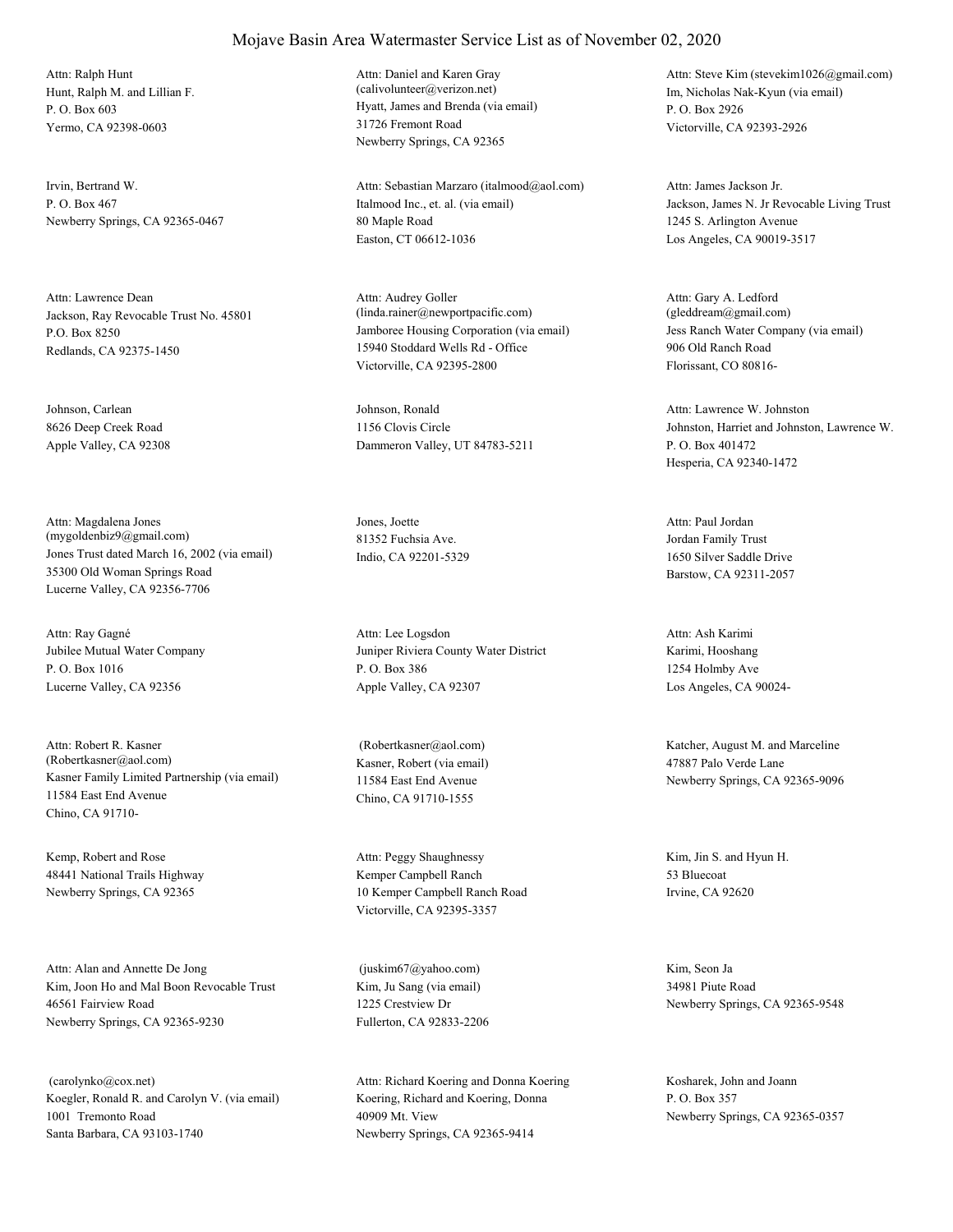Lake Arrowhead Community Services District (via email) P. O. Box 700 Lake Arrowhead, CA 92352-0700 Attn: Catherine Cerri (ccerri@lakearrowheadcsd.com)

Lake Wainani Owners Association (via email) 22295 Mission Hills Lane Yorba Linda, CA 92887-9288 Attn: Timothy M. Rohm (timrohmbuilding@gmail.com) Lam, Phillip (via email)

Langley, Michael R. and Sharon P. O. Box 524 Yermo, CA 92398-0524

Lawson, Ernest and Barbara 20277 Rock Springs Road Apple Valley, CA 92308-8740

Lee, et al., Sepoong and Woo Poong #6 Ensueno East Irvine, CA 92620- Attn: Sepoong & Woo Poong Lee

LHC Alligator, LLC P. O. Box 670 Upland, CA 91785-0670 Attn: Brad Francke

Lin, Kuan Jung and Chung, Der-Bing 2026 Turnball Canyon Hacienda Heights, CA 91745- Attn: James Lin

Low, Dean P. O. Box 1267 Monrovia, CA 91017-1267

Lucerne Valley Partners 9903 Santa Monica Blvd., PMB #541 Beverly Hills, CA 90212-1671 Attn: Manoucher Sarbaz

Lake Jodie Property Owners Association (via email) 909 Armory Road, #126 Barstow, CA 92311-5460 Attn: Daniel Lindenman (happytiredwaterdog@yahoo.com) Lake Waikiki

864 Sapphire Court Pomona, CA 91766-5171 (PhillipLam99@Yahoo.com)

Lavanh, et al. 18203 Yucca St. Hesperia, CA 92345- Attn: Vanessa Laosy

Lee, Anna K. and Eshban K. (via email) 11140 Mesquite Ave. Loma Linda, CA 92354-6556 Attn: Anna K. Lee (aklee219@gmail.com) Lee, Doo Hwan

Lee, Vin Jang T. 41717 Silver Valley Road Newberry Springs, CA 92365 Attn: Eric Archibek Lenhert, Ronald and Toni

Liang, Yuan - I and Tzu - Mei Chen 4192 Biscayne St Chino, CA 91710-3196 Attn: Billy Liang

Lo, et al. 2826 Sycamore Lane Arcadia, CA 91006-6352 Attn: Mei Li

Lua, Michael T. and Donna S. 18838 Aldridge Place Rowland Heights, CA 91748-4890

Lucerne Vista Mutual Water Company (via email) P. O. Box 677 Lucerne Valley, CA 92356-0677 Attn: Marian Walent (LVVMC677@gmail.com) Luckey 2010 Revocable Trust

230 Hillcrest Drive La Puente, CA 91744-4816 Attn: Nancy Lan

Langley, James (via email) 12277 Apple Valley Road, Ste. #120 Apple Valley, CA 92308-1701 (jlangley@kurschgroup.com)

Lawrence, William W. P. O. Box 98 Newberry Springs, CA 92365 Attn: Robert Lawrence Jr.

P. O. Box 556 Lucerne Valley, CA 92356-0556

10083 Deep Creek Rd. Apple Valley, CA 92308-8322

Liberty Utilities (Apple Valley Ranchos Water) Corp. (via email) P. O. Box 7005 Apple Valley, CA 92307 Attn: Eric Larsen (eric.larsen@libertyutilities.com; tony.pena@libertyutilities.com)

Lopez, Baltazar 12318 Post Office Rd Lucerne Valley, CA 92356- Attn: Patricia Miranda

Lucerne Valley Mutual Water Company P. O. Box 1311 Lucerne Valley, CA 92356 Attn: Gwen L. Bedics

10967 Kelvington Ln Apple Valley, CA 92308-3647 Attn: Carolyn J. Luckey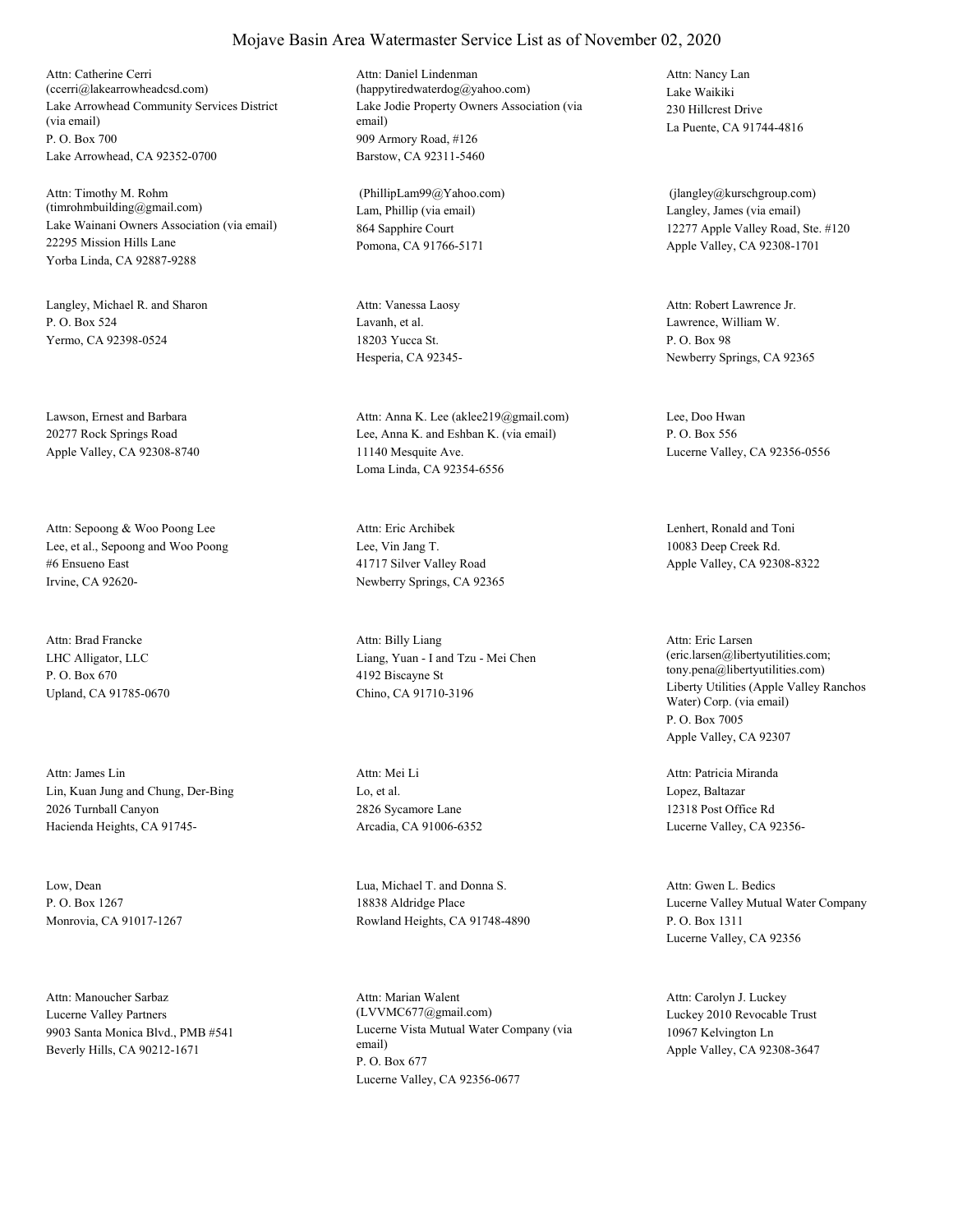M Bird Construction 1613 State Street, Ste. 10 Barstow, CA 92311-4162 Attn: Eugene R. & Vickie R. Bird

Maloney, Janice 42525 Silver Valley Road Newberry Springs, CA 92365

Mariana Ranchos County Water District (via email) 9600 Manzanita Street Apple Valley, CA 92308-8605 Attn: James M. Hansen, Jr. (gmmrcwd@gmail.com; gm@mrcwd.org)

McCollum, Charles L. 15074 Spruce St Hesperia, CA 92345-2950 Attn: Rod Sexton McKinney, Paula

Milbrat, Irving H. P. O. Box 487 Newberry Springs, CA 92365-0487 Attn: David I. Milbrat

Mizrahie, et al. 4105 W. Jefferson Blvd. Los Angeles, CA 90048- Attn: Philip Mizrahie

Mojave Solar, LLC (via email) 42134 Harper Lake Road Hinkley, CA 92347-9305 Attn: Maria Elena Lopez (MariaElena.Lopez@atlantica.com)

Morris Trust, Julia V. (via email) 7649 Cypress Dr. Lanexa, VA 23089-9320 Attn: Ken Elliot (Billie@ElliotsPlace.com) Moss, Lawrence W. and Helen J.

Mulligan, Robert and Inez 35575 Jakobi Street Saint Helens, OR 97051-1194 Attn: Dennis Hills Murphy, Jean

Navajo Mutual Water Company (via email) 21724 Hercules St. Apple Valley, CA 92308-8490 Attn: James Hansen (gm@marianaranchoscwd.org)

# Attn: Maria Martinez

Mojave Basin Area Watermaster Service List as of November 02, 2020

M.B. Landscaping and Nursery, Inc. 20300 Figueroa Street Carson, CA 90745-1212

Manning, Sharon S. 19332 Balan Road Rowland Heights, CA 91748-4017 Attn: Jimmy Berry

Marshall, Charles 32455 Lakeview Road Newberry Springs, CA 92365-9482

144 East 72nd Tacoma, WA 98404-1060

Miller Living Trust 7588 San Remo Trail Yucca Valley, CA 92284-9228 Attn: Donna Miller

MLH, LLC (via email) P. O. Box 2611 Apple Valley, CA 92307-0049 Attn: Thomas A. Hrubik (tahgolf@aol.com)

Mojave Water Agency (via email) 13846 Conference Center Drive Apple Valley, CA 92307-4377 Attn: Doug Kerns (tmccarthy@mojavewater.org) Monaco Investment Company

38338 Old Woman Springs Road Spc# 56 Lucerne Valley, CA 92356-8116

46126 Old National Trails Highway Newberry Springs, CA 92365-9025

New Springs Limited Partnership (via email) 4192 Biscayne St. Chino, CA 91710-3196 Attn: Billy Liang (flossdaily@hotmail.com; asaliking@yahoo.com) Newberry Community Services District

Mahjoubi, Afsar S. 46622 Fairview Road Newberry Springs, CA 92365 Attn: Robert Saidi

Marcroft, James A. and Joan P. O. Box 519 Newberry Springs, CA 92365 Attn: Allen Marcroft

Martin, Michael D. and Arlene D. 32942 Paseo Mira Flores San Juan Capistrano, CA 92675

Mead Family Trust 31314 Clay River Road Barstow, CA 92311-2057 Attn: Olivia L. Mead

Mitsubishi Cement Corporation (via email) 5808 State Highway 18 Lucerne Valley, CA 92356-8179 Attn: David Rib (drib@mitsubishicement.com)

Mojave Desert Land Trust (via email) P. O. Box 1544 Joshua Tree, CA 92252-0849 Attn: Peter Satin (peter@mdlt.org)

9903 Santa Monica Blvd., PMB #541 Beverly Hills, CA 90212-1671 Attn: Manoucher Sarbaz

Most Family Trust 23780 Cuyama Road Apple Valley, CA 92307-6723 Attn: Jennie Most

Music, Zajo 43830 Cottonwood Rd Newberry Springs, CA 92365-8510

P. O. Box 206 Newberry Springs, CA 92365-0206 Attn: Jodi Howard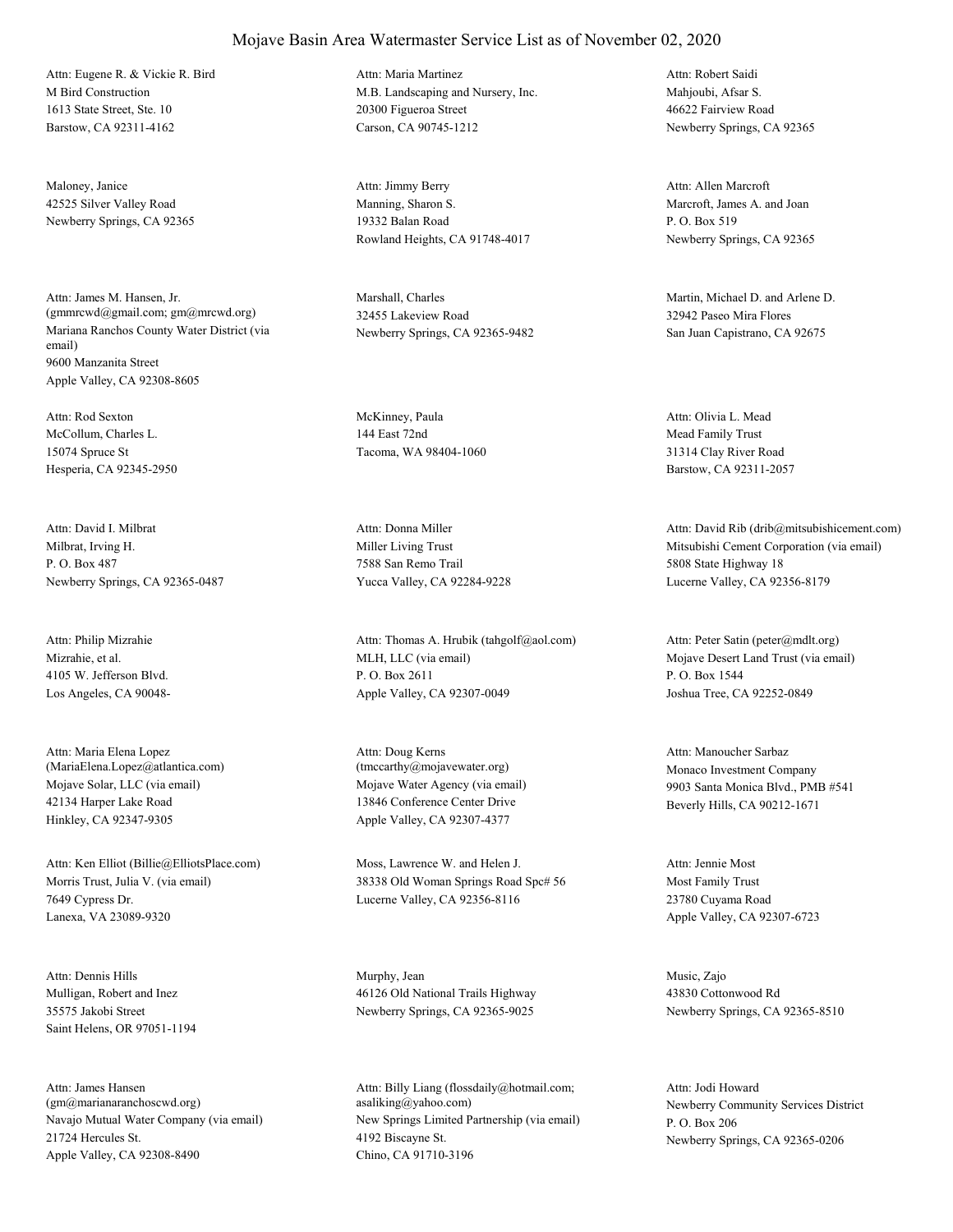Newberry Springs Recreational Lakes Association (via email) 32935 Dune Road, Space 10 Newberry Springs, CA 92365- Attn: Jeff Gaastra (jeff@weaponsedge.com)

Nuñez, Luis Segundo 9154 Golden Seal Court Hesperia, CA 92345-0197

Oasis World Mission (via email) P. O. Box 45 Apple Valley, CA 92307-0001 Attn: Chun Soo Ahn (chunsooahn@naver.com)

Omya California, Inc. (via email) 7225 Crystal Creek Rd Lucerne Valley, CA 92356-8646 Attn: Ralph McCullers (ralph.mccullers@omya.com) Oro Grande School District

Pacific Gas and Electric Company (via email) 22999 Community Blvd. Hinkley, CA 92347-9592 Attn: Jessica Bails (J4Dx@pge.com) Pak, Kae Soo and Myong Hui Kang

Paustell, Joan Beinschroth (via email) 10275 Mockingbird Ave. Apple Valley, CA 92308-8303 (wndrvr@aol.com) Pearce, Craig L.

Perry Revocable Living Trust, Thomas and Patricia 14807 Kinai Road Apple Valley, CA 92307-5135 Attn: Thomas Perry Pettigrew, Dan

Pittman Revocable Trust, Diana J. P. O. Box 127 Oro Grande, CA 92368-0127 Attn: Diana W. Pittman

Porter, Timothy M. 34673 Little Dirt Road Newberry Springs, CA 92365-9646

Pruett, Andrea P. O. Box 37 Newberry Springs, CA 92365 Norris Trust, Mary Ann 29611 Exeter Street Lucerne Valley, CA 92356-8261 Attn: Mary Ann Norris

Nunn Family Trust P. O. Box 545 Apple Valley, CA 92307-0010 Attn: Pearl or Gail Nunn

Odessa Water District (via email) 220 E. Mountain View Street, Suite A Barstow, CA 92311-2888 Attn: Kody Tompkins (ktompkins@barstowca.org) Ohai, Reynolds and Dorothy

P. O. Box 386 Oro Grande, CA 92368-0386 Attn: Nick Higgs

P. O. Box 1835 Lucerne Valley, CA 92356-1835

3559 Riviere Du Chien Rd Mobile, AL 36693-5449

285 N Old Hill Road

Poland, John R. and Kathleen A. 5511 Tenderfoot Drive Fontana, CA 92336-1156 Attn: John Poland Polich, Donna

Precision Investments Services, LLC 791 Price Street, #160 Pismo Beach, CA 93449-2529 Attn: Carin McKay Price, Donald and Ruth

Quakenbush, Samuel R. (via email) 48788 Silver Valley Road Newberry Springs, CA 92365-9214 (s\_quakenbush@yahoo.com)

NSSLC, Inc. (via email) 9876 Moon River Circle Fountain Valley, CA 92708-7312 Attn: Kenton Eatherton (keatherton@verizon.net)

O. F. D. L., Inc. (via email) 32935 Dune Road, #10 Newberry Springs, CA 92365-9175 Attn: Jeff Gaastra (jeffgaastra@gmail.com; andy@seesmachine.com; bbswift4044@cox.net)

13450 Monte Vista Chino, CA 91710-5149 Attn: Dorothy Ohai

P and H Engineering and Development Corporation 1423 South Beverly Glen Blvd. Apt. A Los Angeles, CA 90024-6171 Attn: M. T. Shoraka

Patino, José 3914 W. 105th Street Inglewood, CA 90303-1815

Perko, Bert K. P. O. Box 762 Yermo, CA 92398-0762

Fallbrook, CA 92028-2571 Phelan Piñon Hills Community Services District (via email) 4176 Warbler Road Phelan, CA 92371-8819 Attn: Sean Wright (swright@pphcsd.org; dbartz@pphcsd.org; llowrance@pphcsd.org)

> 75 3rd Avenue #4 Chula Vista, CA 91910-1714

933 E. Virginia Way Barstow, CA 92311-4027

Quiros, Fransisco J. and Herrmann, Ronald 35969 Newberry Rd Newberry Springs, CA 92365-9438 Attn: Ron Herrmann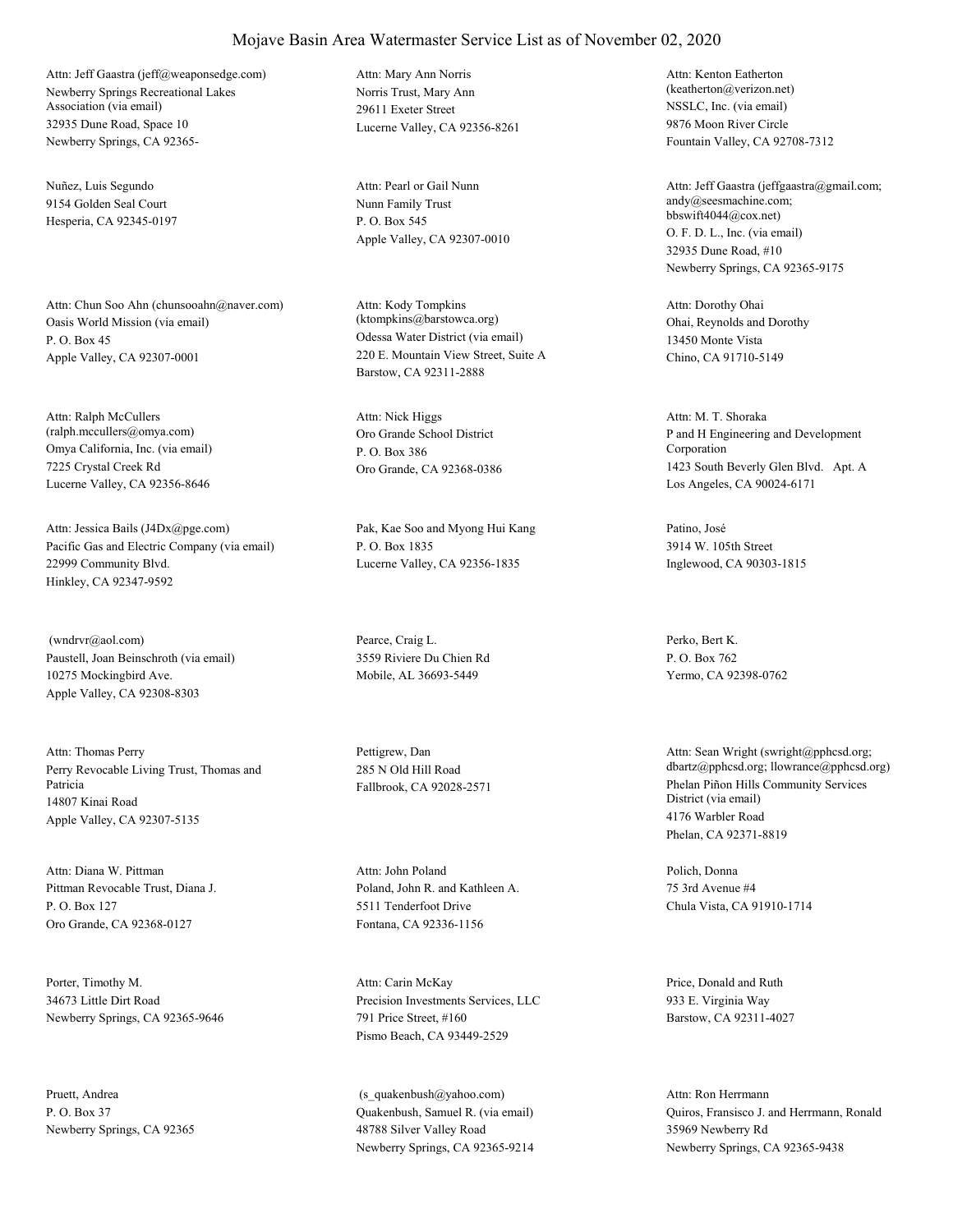Rancheritos Mutual Water Company (via email) P. O. Box 348 Apple Valley, CA 92307 Attn: Elizabeth Murena (waterboy7F8@msn.com; etminav@aol.com)

Rice, Henry C. and Diana 31823 Fort Cady Rd. Newberry Springs, CA 92365- Attn: Kelly Rice

Rivero, Fidel V. 2600 W Woodlawn Ave San Antonio, TX 78228-5122

Rossi, James L. and Naomi I. 34650 Minneola Rd Newberry Springs, CA 92365-9146 Attn: Mitch Hammack

Ruisch Trust, Dale W. and Nellie H. 10807 Green Valley Road Apple Valley, CA 92308-3690 Attn: Dale W. Ruisch

Saba, Saba A. and Shirley L. 41309 Avenida Biona Temecula, CA 92591-5014

Samra, Jagtar S. (via email) 10415 Edgebrook Way Northridge, CA 91326-3952 (BILLU711@Yahoo.com)

San Bernardino County Service Area 29 (via email) 222 W. Hospitality Lane, 2nd Floor (Spec San Bernardino, CA 92415-0450 Attn: Trevor Leja (trevor.leja@sdd.sbcounty.gov)

San Bernardino County Service Area 70J (via email) 222 W. Hospitality Lane, 2nd Floor - SDW San Bernardino, CA 92415-0450 Attn: Jared Beyeler (ssamaras@sdd.sbcounty.gov; jbeyeler@sdd.sbcounty.gov; waterquality@sdd.sbcounty.gov)

Reed, Mike 9864 Donaldson Road Lucerne Valley, CA 92356-8105

Rim Properties, A General Partnership 15434 Sequoia Road Hesperia, CA 92345-1667 Attn: Ian Bryant

Rizvi, S.R Ali (via email) 10917 Admirals Bay St. Victorville, CA 92392-4819 (RayRizvi@Yahoo.com)

Royal Way (via email) 11845 Olympic Boulevard, Suite 625 Los Angeles, CA 90064- Attn: John D. Zemanek (jz@zmlawpc.com)

S and B Brothers, LLC 1423 S. Beverly Glen Blvd., Ste. A Los Angeles, CA 90024-6171 Attn: Sherwin Shoraka

Sagabean-Barker, Kanoeolokelani L. (via email) 42224 Valley Center Rd Newberry Springs, CA 92365 Attn: Kanoe Barker (kanoebarker@yahoo.com) Samples, Bernard D. and Janice E.

San Bernardino Co Barstow - Daggett Airport 777 E. Rialto Ave San Bernardino, CA 92415-1005 Attn: Tina Abarca

San Bernardino County Service Area 42 (via email) 222 W. Hospitality Lane, 2nd Floor San Bernardino, CA 92415-0450 Attn: Jared Beyeler (ssamaras@sdd.sbcounty.gov; jbeyeler@sdd.sbcounty.gov; waterquality@sdd.sbcounty.gov)

Scray, Michelle A. Trust (via email) 16869 State Highway 173 Hesperia, CA 92345-9381 Attn: Michelle Scray (mcscray@aol.com)

Rhee, Andrew N. (via email) P. O. Box 989 Lucerne Valley, CA 92356-0989 (LucerneJujubeFarm@hotmail.com)

Rios, Mariano V. P. O. Box 1864 Barstow, CA 92312-1864 Attn: Josie Rios

Robertson's Ready Mix P.O. Box 3600 Corona, CA 92878-3600 Attn: Jackie McEvoy

Rue Ranch, Inc. P. O. Box 133109 Big Bear Lake, CA 92315-8915 Attn: Sam Marich

S and E 786 Enterprises, LLC (via email) 3300 S. La Cienega Blvd. Los Angeles, CA 90016-3115 Attn: Jafar Rashid (jr123realestate@gmail.com)

33979 Fremont Road Newberry Springs, CA 92365-9136

San Bernardino County - High Desert Detention Center (via email) 222 W. Hospitality Lane, 2nd Floor - SDW San Bernardino, CA 92415-0415 Attn: Jared Beyeler (waterquality@sdd.sbcounty.gov)

San Bernardino County Service Area 64 (via email) 222 W. Hospitality Lane, 2nd Floor - SDW San Bernardino, CA 92415-0450 Attn: Jared Beyeler (ssamaras@sdd.sbcounty.gov; jbeyeler@sdd.sbcounty.gov; waterquality@sdd.sbcounty.gov)

Service Rock Products Corporation (via email) P. O. Box 3600 Corona, CA 92878-3600 Attn: Jackie McEvoy (jackiem@rrmca.com)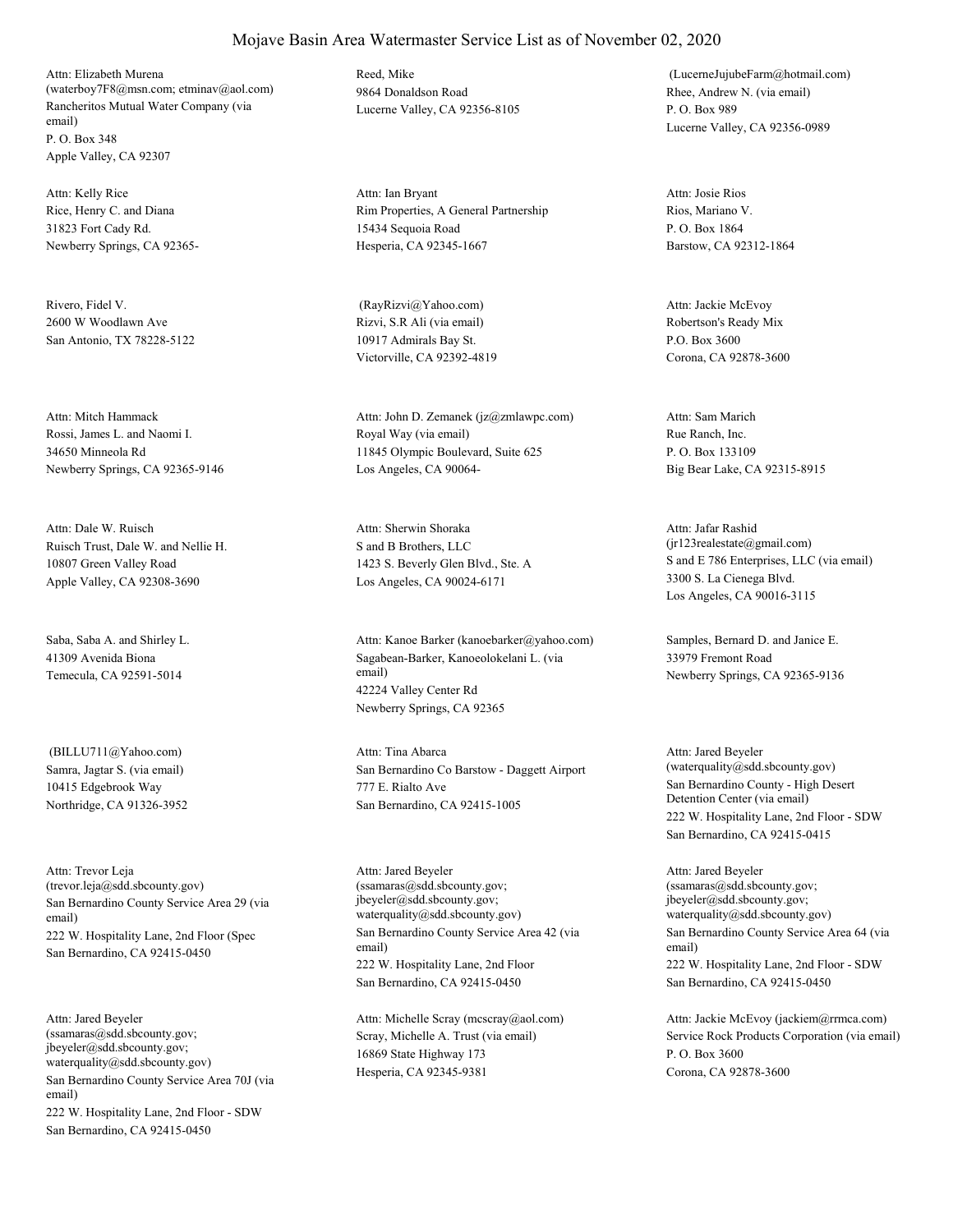Sexton, Rodney A. and Sexton, Derek R. P.O. Box 155 Rim Forest, CA 92378- Attn: Rod Sexton

Sheppard, Thomas and Gloria (via email) 33571 Fremont Road Newberry Springs, CA 92365-9520 (gloriasheppard14@gmail.com) Short, Jerome E.

Singh, et al. (via email) 4972 Yearling Avenue Irvine, CA 92604-2956 Attn: Nepal Singh (NepalSingh@yahoo.com) Smith, Porter and Anita

Son's Ranch P. O. Box 1767 Lucerne Valley, CA 92356 Attn: Chan Kyun Son

Specialty Minerals, Inc. (via email) 6565 Meridian Road Lucerne Valley, CA 92356-8602 Attn: Del Curtis (Del.Curtis@mineralstech.com)

Spring Valley Lake Association (via email) SVL Box 7001 Victorville, CA 92395-5107 Attn: Eric Miller (emiller@svla.com; alogan@svla.com;) Spring Valley Lake Country Club

Starke, George A. and Jayne E. (via email) 8743 Vivero Street Rancho Cucamonga, CA 91730-1152 (chiefgs@verizon.net) Storm, Randall

Summers Family Trust (via email) 50 Stephens Estates North Augusta, SC 29680- Attn: Jimmy and Dotti Summers (JimSummersInvestments@yahoo.com)

Sunray Land Company, LLC (via email) P. O. Box 2576 Boise, ID 83701-2576 Attn: Tom Treinen (tom.treinen@clenera.com; cre.notices@clenera.com) Synagro-WWT, Inc. (dba Nursury Products,

Tallakson Family Revocable Trust (via email) 11100 Alto Drive Oak View, CA 93022-9535 Attn: Bill and Elizabeth Tallakson (billtallakson@sbcglobal.net)

Sheep Creek Water Company P. O. Box 291820 Phelan, CA 92329-1820 Attn: Chris Cummings Sheng, Jen

P. O. Box 495 Newberry Springs, CA 92365-0495

8443 Torrell Way San Diego, CA 92126-1254

Soppeland Revocable Trust (via email) 15500 W. Sand Street, 2nd Floor Victorville, CA 92392-2931 Attn: Jason Lamoreaux (JL@LamorGroup.com)

Sperry, Wesley P. O. Box 303 Newberry Springs, CA 92365-0303

7070 SVL Box Victorville, CA 92395-5152 Attn: Mitchell Brown

51432 130th Street Byars, OK 74831-7357

Summit Valley Ranch, LLC (via email) 220 Montgomery Street, Suite PH-10 San Francisco, CA 94104-3433 Attn: Alexandra Lioanag (sandra@halannagroup.com)

LLC) (via email) P. O. Box 1439 Helendale, CA 92342- Attn: Venny Vasquez (lbaroldi@synagro.com)

Tapie, Raymond L. 48919 Valley Center Road Newberry Springs, CA 92365-9726 5349 S Sir Richard Dr Las Vegas, NV 89110-0100

Silver Lakes Association P. O. Box 179 Helendale, CA 92342-0179 Attn: Westly Campbell

Snowball Development, Inc. (via email) P. O. Box 2926 Victorville, CA 92393-2926 Attn: Steve Kim (stevekim1026@gmail.com)

Southern California Edison Company (via email) 2 Innovation Way, 2nd Floor Pomona, CA 91768-2560 Attn: Erika Clement (Shannon.Oldenburg@SCE.com; erika.clement@sce.com)

Spillman, James R. and Nancy J. 12132 Wilshire Lucerne Valley, CA 92356-8834

St. Antony Coptic Orthodox Monastery P. O. Box 100 Barstow, CA 92311-0100 Attn: Father Joseph

Sudmeier, Glenn W. 14253 Highway 138 Hesperia, CA 92345-9422

Sundown Lakes, Inc. (via email) 2141 Chelsea Road Palos Verdes, CA 90274- Attn: Mark Richardson (mark@richardsonsrv.com)

Szynkowski, Ruth J. 46750 Riverside Rd. Newberry Springs, CA 92365-9738 Attn: Russell Szynkowski

Teisan, Jerry (via email) P. O. Box 2089 Befair, WA 98528-2089 (jerryteisan@gmail.com)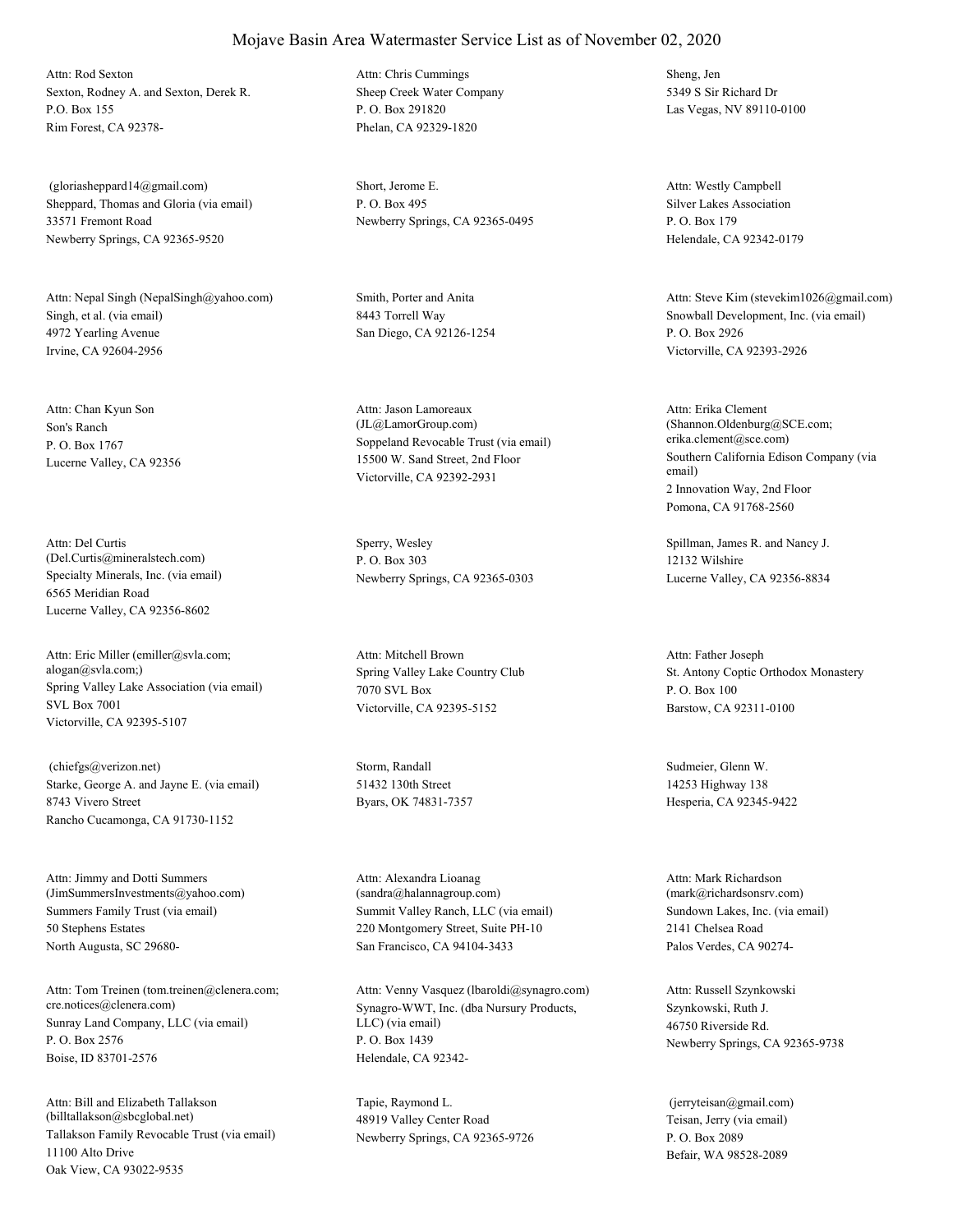Thayer, Sharon 35924 Harvard Drive

Thompson Living Trust, James A. and Sula B. 22815 Del Oro Road Apple Valley, CA 92308 Attn: Lynnette L. Thompson

Thunderbird County Water District P. O. Box 1105 Apple Valley, CA 92307-1105 Attn: Christine Bispo

Turner, Terry 48550 Riverside Drive Newberry Springs, CA 92365-9017

Valenti, Vito P. O. Box 1222 Barstow, CA 92312-1222

Van Dam Revocable Trust, E and S 26599 Community Blvd. Barstow, CA 92311-9779 Attn: Eldert and Susan Van Dam Van Leeuwen, John

Vernola Trust, Pat and Mary Ann P. O. Box 2190 Temecula, CA 92593-2190 Attn: John Driscoll

Victorville Water District, ID#1 (via email) P. O. Box 5001 Victorville, CA 92393-5001 Attn: Arnold Villarreal (avillarreal@victorvilleca.gov; ccun@victorvilleca.gov)

Vogler, Albert H. 17612 Danbury Ave. Hesperia, CA 92345-7073

Newberry Springs, CA 92365-9637 The Cushenbury Trust, c/o Specialty Minerals, Inc. (via email) 6565 Meridian Road Lucerne Valley, CA 92356-8602 Attn: Del Curtis (Del.Curtis@mineralstech.com) Thomas, Stephen and Lori

> Thompson Living Trust, R.L. and R.A. 9141 Deep Creek Road Apple Valley, CA 92308-8351 Attn: Rodger Thompson Thrasher, Gary

Triple H Partnership 35870 Fir Ave Yucaipa, CA 92399-9635 Attn: Jim Hoover

Union Pacific Railroad Company HC1 Box 33 Kelso, CA 92309- Attn: Aurelio Ibarra Vaca, Andy and Teresita S.

Van Bastelaar, Alphonse 45475 Martin Road Newberry Springs, CA 92365-9625 Attn: Dean Van Bastelaar

44128 Silver Valley Road Newberry Springs, CA 92365-9588

Victor Valley Community College District (via email) 18422 Bear Valley Road Victorville, CA 92395-5850 Attn: Stephen Garcia (steve.garcia@vvc.edu)

Victorville Water District, ID#1 (via email) P. O. Box 5001 Victorville, CA 92393-5001 Attn: Steve Ashton (sashton@victorvilleca.gov; avillarreal@victorvilleca.gov;

Wagner Living Trust 22530 Calvert Street Woodland Hills, CA 91367-1704 Attn: Joan Wagner

4890 Topanga Canyon Bl. Woodland Hills, CA 91364-4229 Attn: Stephen Thomas

14024 Sunflower Lane Oro Grande, CA 92368-9617

Troeger Family Trust, Richard H. (via email) P. O. Box 882 Wrightwood, CA 92397 Attn: Mike Troeger (mjtroeger@yahoo.com)

5550 Avenue Juan Bautista Riverside, CA 92509-5613

Van Dam Family Trust, Glen and Jennifer (via email) 3190 Cottonwood Avenue San Jacinto, CA 92582-4741 Attn: Glen and Jennifer Van Dam (gvandam@verizon.net)

Vanhoops Holdings, LP 8328 Valmont Road Boulder, CO 80301-4813 Attn: Traci Hoops

Victor Valley Memorial Park 17150 C Street Victorville, CA 92395-3330 Attn: Deidra Hitt

kmetzler@victorvilleca.gov) Victorville Water District, ID#2 (via email) P. O. Box 5001 Victorville, CA 92393-5001 Attn: Steve Ashton (avillarreal@victorvilleca.gov; dmathews@victorvilleca.gov)

> Wakula Family Trust 11741 Ardis Drive Garden Grove, CA 92841-2423 Attn: Christian Joseph Wakula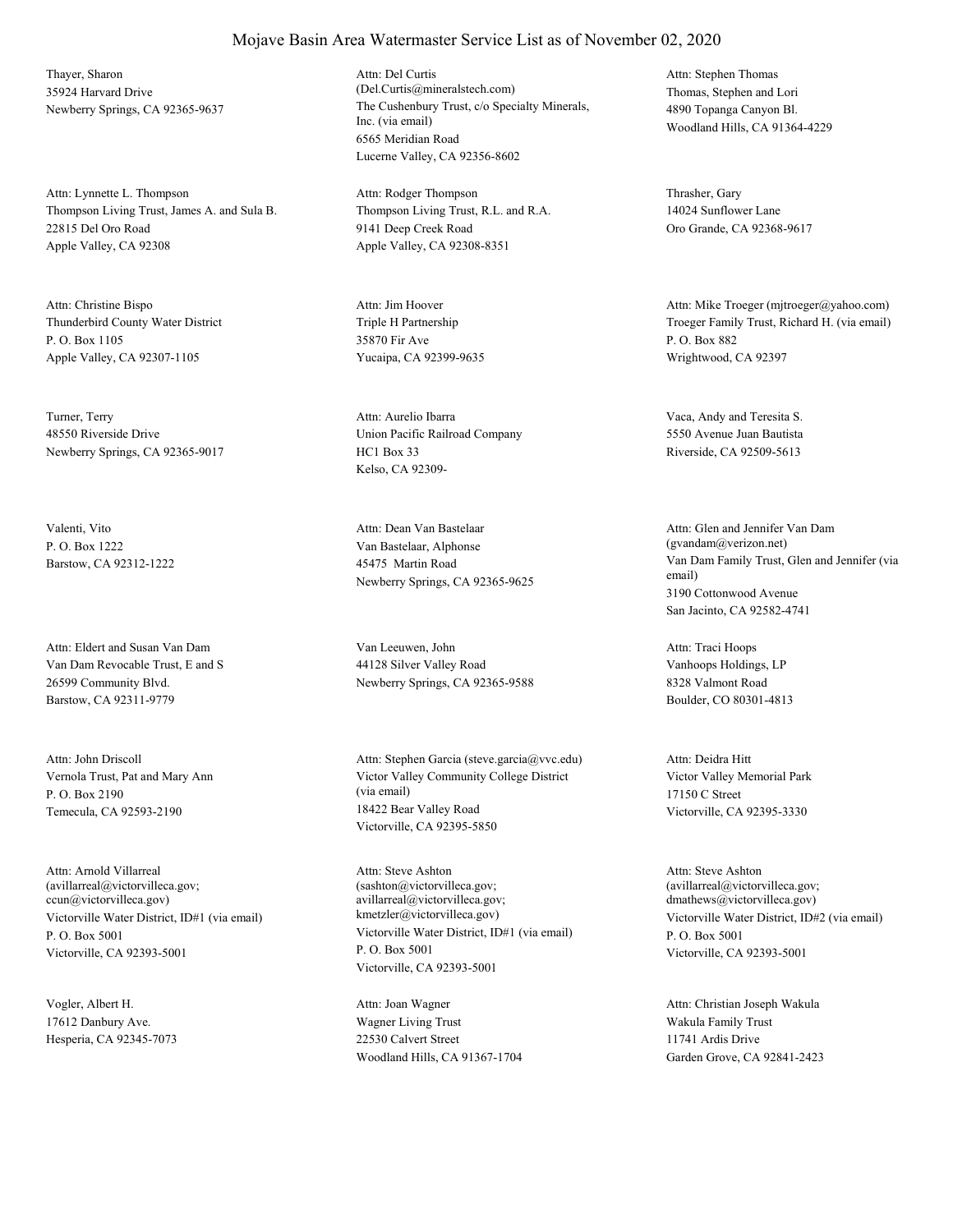Wang, Steven (via email) 2551 Paljay Avenue Rosemead, CA 91770-3204 (Jlow3367@gmail.com)

Weems, Lizzie 15940 Stoddard Wells Rd Victorville, CA 92395-2800

West End Mutual Water Company P. O. Box 1732 Lucerne Valley, CA 92356 Attn: James Woody West, Howard and Suzy

Western Development and Storage, LLC (via email) 113 S. La Brea Ave, Floor 3 Los Angeles, CA 90036-2998 Attn: Andrew Werner (andrewwerner@westerndev.com) Western Horizon Associates, Inc.

Wet Set, Inc. (via email) 3737 Birch Street, Suite 400 Newport Beach, CA 92660-2671 Attn: Thomas G. Ferruzzo (tferruzzo@ferruzzo.com)

Withey, Connie (via email) P. O. Box 3513 Victorville, CA 92393-3513 Attn: Connie Tapie (praisethelord77777@yahoo.com)

Wood, Michael and Denise (via email) P. O. Box 2716 Apple Valley, CA 92307-2716 (mdwood50@gmail.com)

Aleshire & Wynder, LLP (via email) 2361 Rosecrans Avenue El Segundo, CA 90245-4916 Attn: Eric L. Dunn, Esq.  $(\verb"edunn@awattorneys.com)$ Suite 475

Atkinson, Andelson, Loya, Ruud & Romo (via email) 2151 River Plaza Drive Sacramento, CA 95833- Attn: Wesley A. Miliband, Esq. (wes.miliband@aalrr.com) Suite 300

## Mojave Basin Area Watermaster Service List as of November 02, 2020

Ward, Ken and Barbara (via email) 649 That Road Weiser, ID 83672-5113 Attn: Barbara Allard-Ward (kenbombero@aol.com; allardward@aol.com)

Weeraisinghe, Maithri N. P. O. Box 487 Barstow, CA 92312-0487

9185 Loma Vista Road Apple Valley, CA 92308-0557

P. O. Box 397 Five Points, CA 93624-0397 Attn: Chung Cho Gong

Wiener, Melvin and Mariam S. 1626 N. Wilcox Avenue Los Angeles, CA 90028-6234

Witte, E. Daniel and Marcia 31911 Martino Drive Daggett, CA 92327-9752

Worsey, Joseph A. and Revae P. O. Box 422 Newberry Springs, CA 92365-0422 Attn: David A. Worsey

AlvaradoSmith, APC (via email) 1 MacArthur Place Santa Ana, CA 92707-5941 Attn: Thierry R. Montoya (tmontoya@alvaradosmith.com) Suite 200

Atkinson, Andelson, Loya-Ruud & Romo 3612 Mission Inn Avenue, Upper Level Riverside, CA 92501 Attn: W.W. Miller, Esq.

Ward, Raymond P. O. Box 358 Newberry Springs, CA 92365-0358

Werner, Andrew J. (via email) 1718 N Sierra Bonita Ave Los Angeles, CA 90046-2231 (andrewwerner11@gmail.com)

West, Jimmie E. P. O. Box 98 Oro Grande, CA 92368-0098

Westland Industries, Inc. 520 W. Willow St. Long Beach, CA 90806-2800 Attn: Genaro Zapata

Wilshire Road Partners 9903 Santa Monica Blvd., PMB #541 Beverly Hills, CA 90212-1671 Attn: Manoucher Sarbaz

WLSR, Inc. 620 Du Fort Ave. Henderson, NV 89002-9263 Attn: Mark J. Cluff

Aleshire & Wynder, LLP (via email) 2361 Rosecrans Avenue El Segundo, CA 90245-4916 Attn: Christine M. Carson, Esq. (ccarson@awattorneys.com) Suite 475

American AgCredit (via email) 42429 Winchester Road Temecula, CA 92590-2504 Attn: Alison Paap (apaap@agloan.com)

Baker, Manock & Jensen 5260 N. Palm Avenue, 4th Floor Fresno, CA 93704-2209 Attn: Christopher L. Campbell, Esq.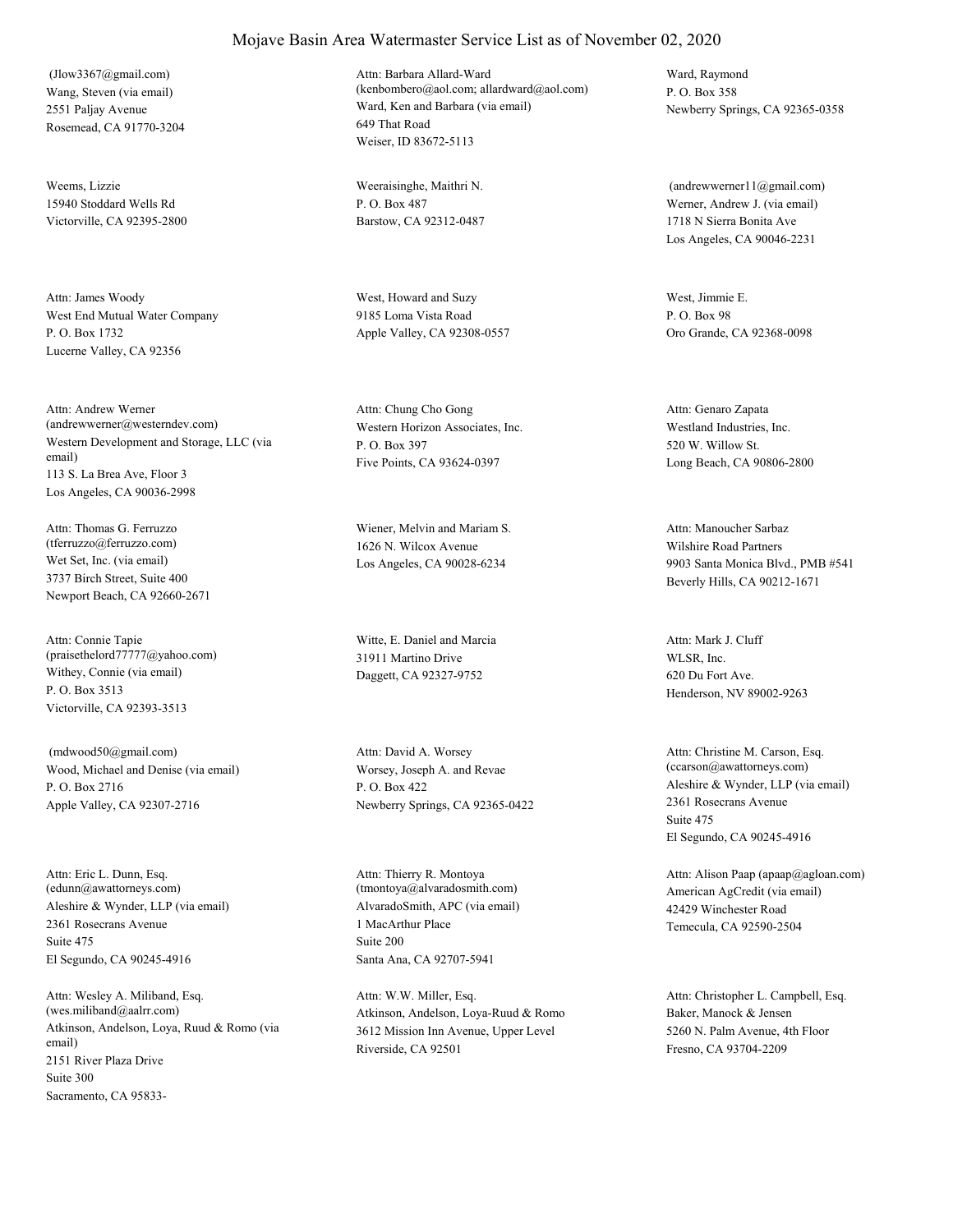Best, Best & Krieger LLP (via email) 3750 University Avenue Riverside, CA 92502-1028 Attn: Eric L. Garner, Esq. (eric.garner@bbklaw.com) 3rd Floor

Brunick, McElhaney & Kennedy PLC (via email) 1839 Commercenter West San Bernardino, CA 92423-3130 Attn: William J. Brunick, Esq. (bbrunick@bmklawplc.com) P.O. Box 13130

California Farm Bureau Federation 2300 River Plaza Drive Sacramento, CA 95833 Attn: Nancy McDonough

County of San Bernardino, County Counsel (via email) 385 N. Arrowhead Avenue, 4th Floor San Bernardino, CA 92415-0140 Attn: Dawn Martin (Dawn.Martin@cc.sbcounty.gov) Covington & Crowe

Department of Justice (via email) 300 S. Spring Street, Suite 1700 Los Angeles, CA 90013 Attn: Noah GoldenKrasner, Dep (Noah.GoldenKrasner@doj.ca.gov)

Ferruzzo & Ferruzzo, LLP (via email) 3737 Birch Street, Suite 400 Newport Beach, CA 92660 Attn: Thomas G. Ferruzzo, Esq. (tferruzzo@ferruzzo.com)

Gresham, Savage, Nolan & Tilden, LLP 550 E Hospitality Ln, Ste. 300 San Bernardino, CA 92408-4205 Attn: Michael D. Davis, Esq.

Kasdan, LippSmith Weber Turner, LLP (via email) 19900 MacArthur Blvd., Suite 850 Irvine, CA 92612- Attn: Michael Turner, Esq. (mturner@kasdancdlaw.com)

Law Offices of Robert C. Hawkins (via email) 14 Corporate Plaza, Suite 120 Newport, CA 92660 Attn: Robert C. Hawkins, Esq. (rhawkins@earthlink.net) McCormick, Kidman & Behrens

Best, Best & Krieger LLP (via email) P.O. Box 1028 Riverside, CA 92502- Attn: Piero C. Dallarda, Esq. (piero.dallarda@bbklaw.com)

Caldwell & Kennedy 15476 West Sand Street Victorville, CA 92392 Attn: Terry Caldwell, Esq.

Caufield & James, LLP (via email) 2851 Camino Del Rio South, Suite 410 San Diego, CA 92108- Attn: Jeffery L. Caufield, Esq.

1131 West 6th Street Ontario, CA 91762 Attn: Robert E. Dougherty, Esq. Suite 300

Department of Justice (via email) 300 S. Spring Street, Suite 1702 Los Angeles, CA 90013 Attn: Marilyn Levin, Dep (Marilyn.Levin@doj.ca.gov) Ducommun, Inc.

Golden State Water Company (via email) 160 W. Via Verde, Suite 100 San Dimas, CA 91773- Attn: Toby Moore, PhD, PG, CHG (TobyMoore@gswater.com)

Gutierrez, Preciado & House 3020 E. Colorado BLVD Pasadena, CA 91107-3840 Attn: Calvin R. House, Esq.

Lagerlof, Senecal, Gosney & Kruse, LLP (via email) 301 N. Lake Avenue, 10th Floor Pasadena, CA 91101-5123 Attn: Thomas S. Bunn, Esq. (TomBunn@lagerlof.com) Law Offices of Fred J. Knez

695 Town Center Drive, Suite 400 Costa Mesa, CA 92626-7187 Attn: Arthur G. Kidman, Esq.

Brownstein Hyatt Farber Schreck, LLP (via email) 1021 Anacapa Street, 2nd Floor Santa Barbara, CA 93101-2102 Attn: Stephanie Osler Hastings, Esq. (SHastings@bhfs.com)

California Department of Transportation 100 South Main Street, Suite 1300 Los Angeles, CA 90012-3702 Attn: Alexander Devorkin, Esq.

(Jeff@caufieldjames.com) Colantuono, Highsmith & Whatley, PC 300 South Grand Avenue, Ste 2700 Los Angeles, CA 90071-3137 Attn: Michael G. Colantuono, Esq.

> Cox, Castle & Nicholson 2049 Century Park East, 28th Floor Los Angeles, CA 90067 Attn: Ed Dygert, Esq.

23301 S. Wilmington Avenue Carson, CA 90745 Attn: James S. Heiser, Esq.

Green de Bortnowsky, LLP (via email) 30077 Agoura Court, Suite 210 Agoura Hills, CA 91301-2713 Attn: Michelle McCarron (mmccarron@gdblawoffices.com; andre@gdblawoffices.com)

Hill, Farrer & Burrill 300 S. Grand Avenue, 37th Floor Los Angeles, CA 90071 Attn: Curtis Ballantyne, Esq. 1 California Plaza

6780 Indiana Ave, Ste 150 Riverside, CA 92506-4253 Attn: Fred J. Knez, Esq.

Mojave Basin Area Watermaster (via email) 13846 Conference Center Drive Apple Valley, CA 92307 Attn: Valerie L. Wiegenstein (watermaster@mojavewater.org)